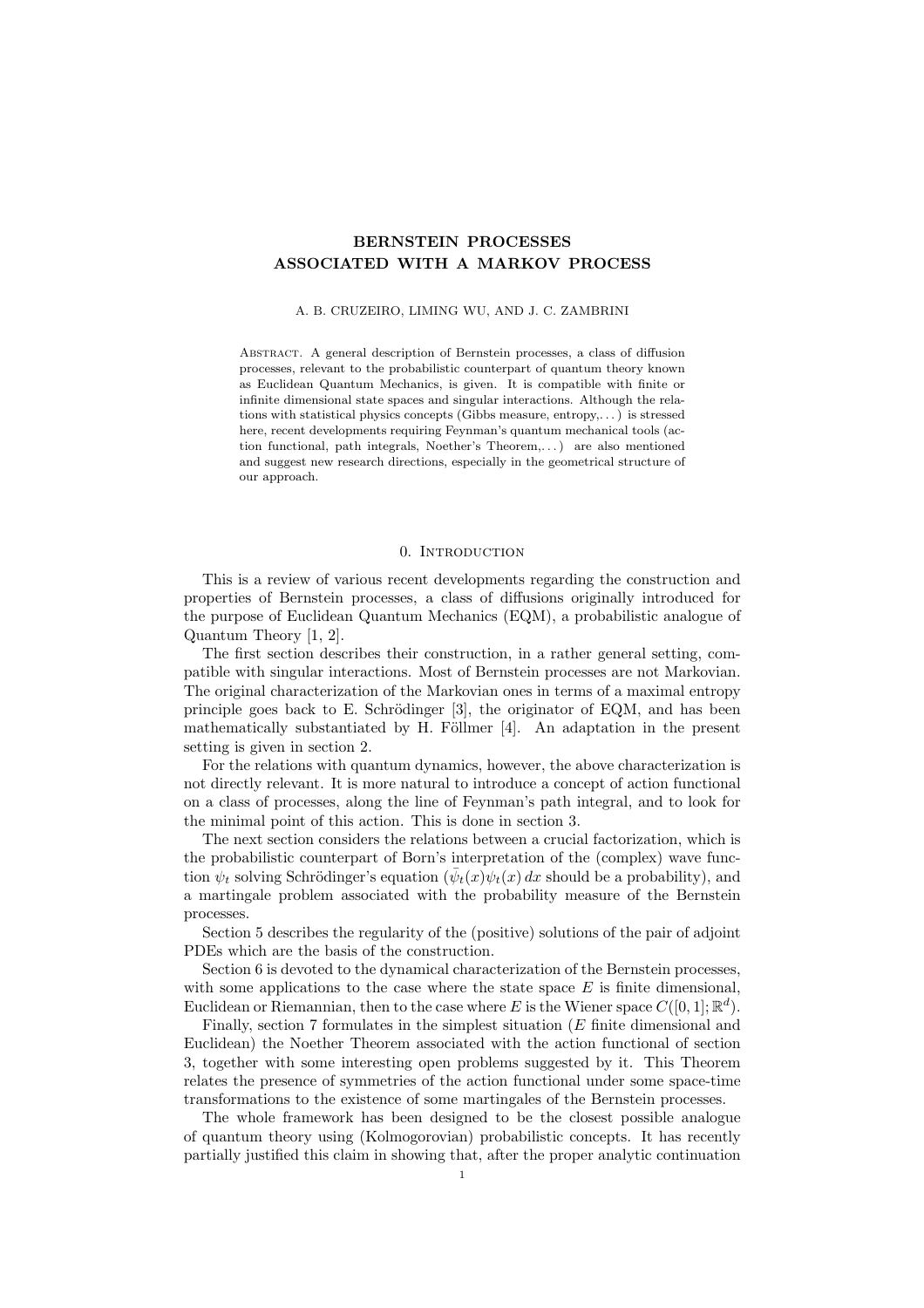in the time parameter, the abovementioned stochastic Noether Theorem turns into a new Theorem of regular quantum theory, providing more symmetries than the usual results of this framework.

It is therefore the aim of EQM to build up progressively a complete stochastic counterpart of quantum theory, allowing to transfer as many concepts and structures as possible from stochastic analysis to quantum theory. And, doing so, to convince theoretical physicists that probability theory may provide new conceptual insights in this area. Reciprocally, one may hope to alleviate the traditional frustration of probabilists in relation with the regular presentations of quantum physics.

The authors, especially A. B. Cruzeiro, are grateful to the organizers of Anestoc'98, in Santiago de Chile, in particular R. Rebolledo. The present work has been made in the framework of a cooperation project (ICCTI/CONICYT-98) between the Group of Mathematical Physics of Lisbon and the group of R. Rebolledo at the Catholic University of Chile (Santiago).

This paper is dedicated to the memory of Prof. A. Badrikian, to whom A. B. C. and J. C. Z. owe the pleasure to have met both the second author and the organizer of the Anestoc'98 meeting.

### 1. Bernstein processes: the definition

## 1.1. Notations regarding the free Markov process. Let

 $(\Omega, \mathcal{F}, (\mathcal{F}_t)_{t\geq 0}, (X_t)_{t\geq 0}, (\theta_t)_{t\geq 0}, (\mathbb{P}_x)_{x\in E})$ 

be the canonical realization of a continuous homogeneous Hunt-Markov process with values in a Polish space E, where  $\Omega = C(\mathbb{R}^+, E), (X_t)_{t \geq 0}$  is the family of coordinates on  $\Omega$ ,  $(\mathcal{F}_t)_{t>0}$  is the natural increasing filtration,  $\mathbb{P}_x$  is the law of our Markov process starting from  $x \in E$ ,  $(\theta_t)_{t>0}$  is the semigroup of shifts on  $\Omega$  defined by  $(\theta_t \omega)(s) = \omega(t+s)$ . We denote by  $(P_t(x, dy))_{t\geq 0}$  its semigroup of transition kernels on  $(E, \mathcal{B})$ , where  $\mathcal B$  is the Borel  $\sigma$ -field. Throughout this paper we assume that  $\alpha$  is a  $\sigma$ -finite measure on E such that R

- (1)  $\alpha$  is ( $P_t$ )-invariant, i.e.,  $\int_E P_t f d\alpha =$  $\sum_{E} f \, d\alpha, \forall t \geq 0 \text{ and } f \geq 0;$
- (2) the dual Markov semigroup  $(P_t^*$ , acting on  $L^{\infty}(\alpha)$ , of  $(P_t)$  on  $L^1(\alpha)$  can be realized as the semigroup of transition kernels  $(\hat{P}_t(x, dy))$  of a continuous Hunt-Markov process  $(\hat{\mathbb{P}}_x)_{x \in E}$  on  $\Omega = C(\mathbb{R}^+, E)$  (the dual process).

This process is used to modelize the evolution of a special realization of the free quantum system (i.e., without interaction potential). In the simplest quantum mechanical case of a system of particles in a potential, it will be the Brownian Motion on  $E = \mathbb{R}^d$  (in the flat case) or a Riemannian manifold. And it will be an Ornstein-Uhlenbeck process (ground state of an harmonic oscillator) in the quantum field case.

For every initial measure  $\nu \in M_1(E)$   $(M_1(\cdot))$  denotes the space of probability measures on a measurable space  $\cdot$ ), we write  $\mathbb{P}_{\nu} = \int_{E} \mathbb{P}_{x} \nu(dx)$  and  $\hat{\mathbb{P}}_{\nu} = \int_{E} \hat{\mathbb{P}}_{x} \nu(dx)$ . We denote by  $\mathbb{E}^{\nu}(\cdot)$  (respectively,  $\hat{\mathbb{E}}^{\nu}(\cdot)$ ) the expectation with respect to  $\mathbb{P}_{\nu}$  (respectively,  $\hat{\mathbb{P}}_{\nu}$ ).

1.2. Definition of Bernstein processes. Let  $V : E \to \mathbb{R}$  be a Borel measurable potential of interaction, which is singular in general. We assume always that, for all  $t > 0$ ,

$$
\mathbb{E}^x \exp \int_0^t V^-(X_s) \, ds < +\infty \quad \text{and} \quad \mathbb{P}_x \left( \int_0^t V^+(X_s) \, ds < +\infty \right) = 1, \quad \alpha-\text{a.e.,}
$$
\n(1.1)

where  $V^- = \max(-V, 0)$  and  $V^+ = \max(V, 0)$ .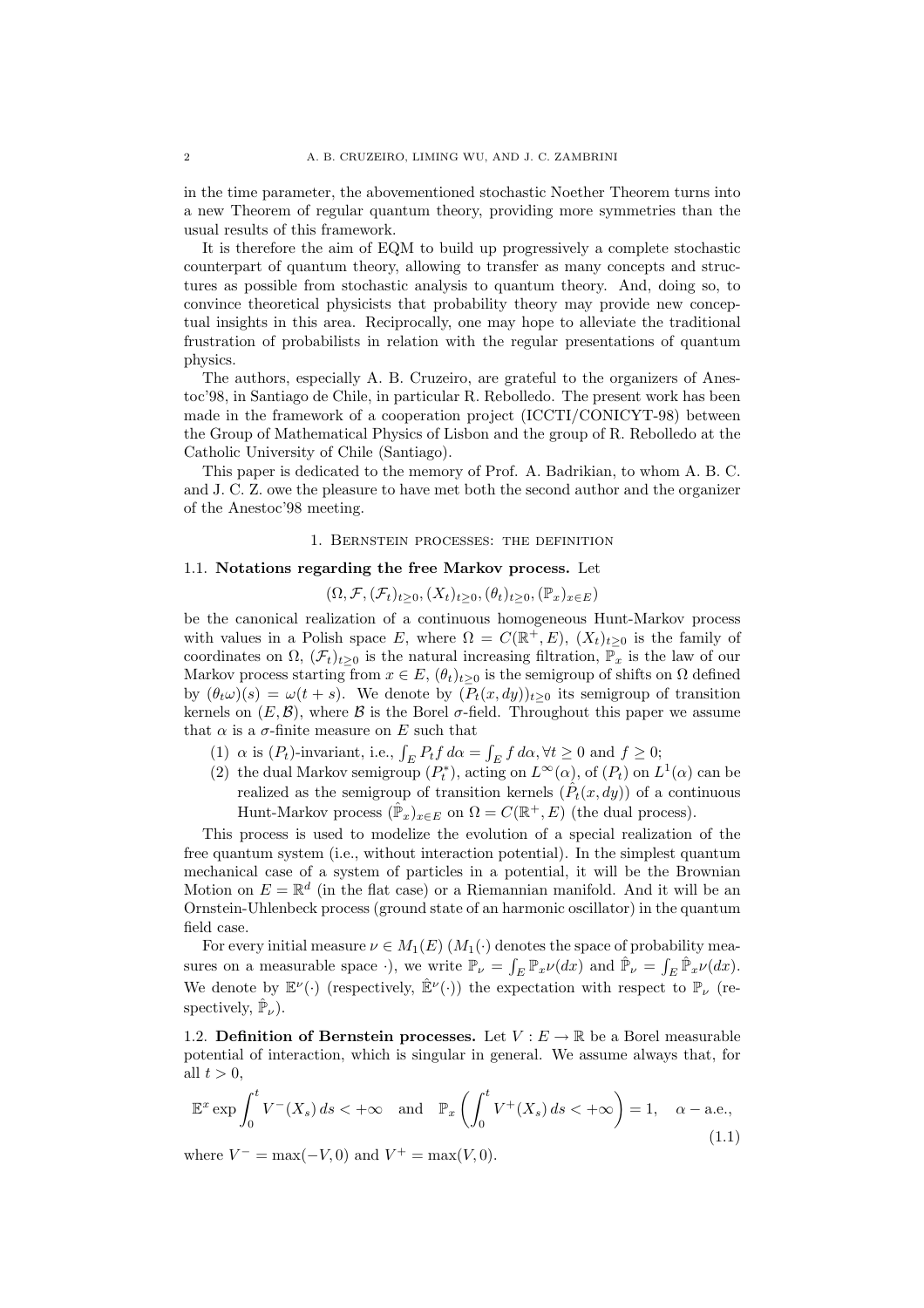According to Ruelle [6], the Gibbs measure (or specification) associated with V knowing  $(X_0, X_1) = (x, y)$  is a probability measure on  $\mathcal{F}_1^0 = \sigma(X_t; 0 \le t \le 1)$ , given by  $\mathbf{r}^t$ 

$$
\mathbb{P}^V(d\omega \mid 0, x; 1, y) := \frac{\exp(-\int_0^t V(X_s) \, ds)}{Z(0, x; 1, y)} \mathbb{P}(d\omega \mid 0, x; 1, y),\tag{1.2a}
$$

where  $\mathbb{P}(d\omega \mid 0, x; 1, y)$  is the regular conditional distribution on  $\mathcal{F}_1^0$  of  $\mathbb{P}_x$  knowing  $X_1 = y$ , and

$$
Z(0, x; 1, y) := \int_{\Omega} \mathbb{P}(d\omega \mid 0, x; 1, y) \exp\left(-\int_0^t V(X_s) ds\right)
$$
 (1.2b)

denotes the normalization constant for  $\mathbb{P}^V$ . (1.2a), (1.2b) are well defined  $\alpha \otimes$  $P_1(x, dy) -$ a.e.

Given two marginal laws  $\mu_0, \mu_1 \in M_1(E)$  such that

$$
\mu_0 \ll \alpha, \quad \mu_1(\cdot) \ll \alpha P_1(\cdot) := \int_E \alpha(dx) P_1(x, \cdot), \tag{1.3}
$$

consider the space of measures

$$
\mathcal{M}(\mu_0, \mu_1) := \{ \mu \in M_1(E \times E) \mid \mu(X_t \in \cdot) = \mu_t(\cdot) \text{ for } t = 0, 1 \text{ and } \mu \ll \mu_0 \otimes P_1 \}.
$$
\n(1.4)

According to Zambrini [1] (see also Jamison [7] and Cruzeiro-Zambrini [8]), let us introduce the

**Definition 1.1.** For 
$$
\mu \in \mathcal{M}(\mu_0, \mu_1)
$$
, the probability measure on  $\mathcal{F}_1^0$  given by\n
$$
\mathbb{P}_\mu^V(d\omega) := \int_{E \times E} \mu(dx, dy) \, \mathbb{P}^V(d\omega \mid 0, x; 1, y) \tag{1.5}
$$

is called the measure of a **Bernstein process** associated with  $V$  and the boundary condition  $\mu$ .

Most of Bernstein processes are not Markovian [7]. Let us consider one of the possible characterizations of the Markovian ones, inspired by Schrödinger [3] and substantiated mathematically by Föllmer  $[4]$ .

## 2. The maximal entropy principle

2.1. Recalls on relative entropy. Let  $(E, \mathcal{B})$  be a countably generated measurable space and  $\mu, \nu \in M_1(E)$ . The relative entropy or Kullback information of  $\nu$ with respect to  $\mu$  is defined as

$$
h_{\mathcal{B}}(\nu;\mu) := \int_{E} \frac{d\nu}{d\mu} \log \frac{d\nu}{d\mu} d\mu, \text{ if } \nu \ll \mu, \text{ and } = +\infty, \text{ otherwise.}
$$
 (2.1)

For a fixed pair  $\mu, \nu \rightarrow h_{\mathcal{B}}(\nu; \mu)$  is nonnegative, convex and

$$
h(\nu;\mu)=0 \Leftrightarrow \nu=\mu.
$$

Let 
$$
\mathcal{G} \subset \mathcal{B}
$$
 be a sub- $\sigma$ -algebra. By desintegration, we have  
\n
$$
h_{\mathcal{B}}(\nu;\mu) = h_{\mathcal{G}}(\nu;\mu) + \int_{E} \nu(dz) h_{\mathcal{B}}(\nu_z;\mu_z), \qquad (2.2a)
$$

where  $\{\nu_z(\cdot) = \nu(\cdot \mid \mathcal{G})(z)\}\$  (resp.  $\{\mu_z\}\$ ) is the regular conditional distribution of  $\nu$ (resp.  $\mu$ ) knowing  $\mathcal G$  (see [19]). In particular,

$$
h_{\mathcal{B}}(\nu;\mu) \ge h_{\mathcal{G}}(\nu;\mu) \quad \text{and} \quad (h_{\mathcal{B}}(\nu;\mu) = h_{\mathcal{G}}(\nu;\mu)) \Leftrightarrow (\nu_z = \mu_z, \nu - \text{a.s.}). \tag{2.2b}
$$
  
We will also need that ([9])

$$
h(\nu;\alpha) - h(\nu;\mu) = \int_{E} \nu(dx) \log \frac{d\mu}{d\alpha}
$$
 (2.2c)

for  $\mu \ll \alpha$  and  $h(\nu; \alpha) \wedge h(\nu; \mu) < +\infty$ .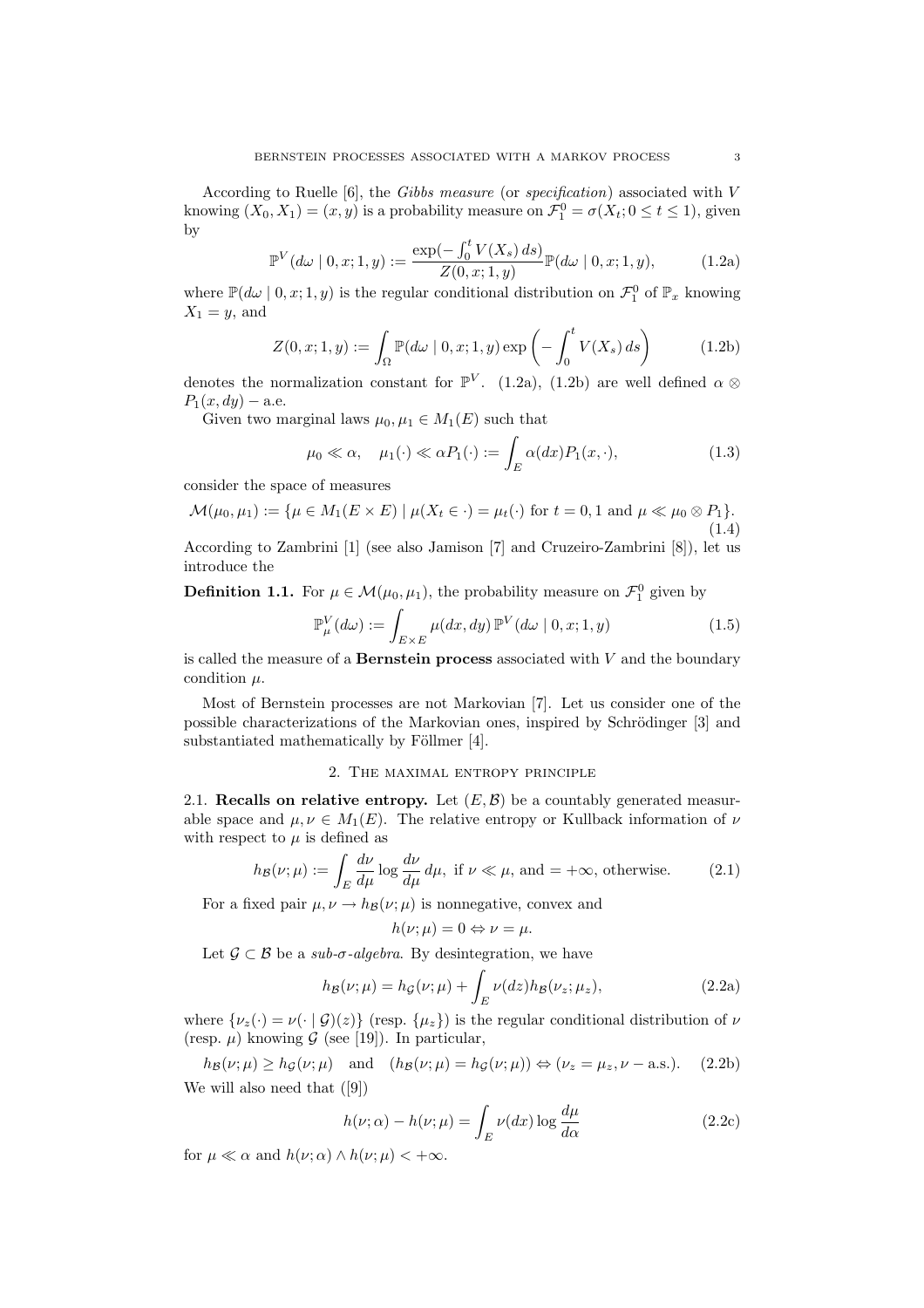2.2. Maximal entropy principle. Consider the Feynman-Kac semigroup, for A a Borelian

$$
P_t^V(x, A) := \mathbb{E}^x 1_A(X_t) \exp\left(-\int_0^t V(X_s) \, ds\right),\tag{2.3a}
$$

and the dual Feynman-Kac semigroup

$$
\hat{P}_t^V(x, A) := \hat{\mathbb{E}}^x 1_A(X_t) \exp\left(-\int_0^t V(X_s) \, ds\right). \tag{2.3b}
$$

Let

$$
\widetilde{\mathbb{P}}_x^V|_{\mathcal{F}_1^0} := (P_1^V 1)^{-1}(x) \exp\left(-\int_0^1 V(X_s) ds\right) \cdot \mathbb{P}_x, \quad \forall x \in E
$$
\n
$$
\widetilde{\mathbb{P}}_{\mu_0}^V := \int_E \mu_0(dx) \widetilde{\mathbb{P}}_x^V \tag{2.4a}
$$

be the normalized Feynman-Kac measures and

$$
\widetilde{P}_1^V(x, A) := \widetilde{\mathbb{P}}_1^V(X_1 \in A)
$$
\n(2.4b)

its transition kernel. The following is a simple application of Csiszär theorem  $[9]$ :

**Proposition 2.1.** Assume that there is some  $\mu \in \mathcal{M}(\mu_0, \mu_1)$  such that

$$
h(\mu; \mu_0 \otimes \widetilde{P}_1^V) < +\infty. \tag{2.5}
$$

Then there is a unique  $Q$  attaining the

$$
\inf\{h_{\mathcal{F}_1^0}(\mathbb{Q};\widetilde{\mathbb{P}}_{\mu_0}^V); \mathbb{Q}\in M_1(\Omega,\mathcal{F}_1^0)\ and\ \mathbb{Q}((X_0,X_1)\in\cdot)\in\mathcal{M}(\mu_0,\mu_1)\},\tag{2.6}
$$

which is the probability measure  $\mathbb{Q} = \mathbb{P}_{\mu}^V$  of a Bernstein process with  $\mu^B \in$  $\mathcal{M}(\mu_0, \mu_1)$  minimizing

$$
\inf\{h(\mu;\mu_0\otimes\widetilde{P}_1^V); \mu\in\mathcal{M}(\mu_0,\mu_1)\}.
$$
\n(2.7)

Moreover  $((X_t), \mathbb{P}_{\mu}^V)$  is Markov.

If there is some  $\mu \in \mathcal{M}(\mu_0, \mu_1)$  such that

$$
h(\mu; \mu_0 \otimes \widetilde{P}_1^V) < +\infty \text{ and } \mu \sim \mu_0 \otimes P_1,\tag{2.8}
$$

then  $\mu^B$  is characterized by

$$
\mu^{B}(dx, dy) = p(x)q(y)\mu_0(dx)\widetilde{P}_1^V(x, dy)
$$
\n(2.9)

for some nonnegative measurable functions  $p, q$  on  $E$ .

*Proof.* For any  $\mathbb{Q} \in M_1(\Omega, \mathcal{F}_1^0)$ , let  $\mu = \mathbb{Q}((X_0, X_1) \in \cdot)$ . By (2.2),

$$
h_{\mathcal{F}_1^0}(\mathbb{Q}; \widetilde{\mathbb{P}}_{\mu_0}^V) = h(\mu; \mu_0 \otimes \widetilde{P}_1^V) + \int_{E \times E} \mu(dx, dy) \cdot h_{\mathcal{F}_1^0}(\mathbb{Q}(\cdot \mid 0, x; 1, y); \mathbb{P}^V(\cdot \mid 0, x; 1, y)).
$$

Then  $\mathbb Q$  attains the infimum in (2.6) if and only if its boundary law  $\mu$  minimizes (2.7) and

 $\mathbb{Q}(\cdot \mid 0, x; 1, y) = \mathbb{P}^V(\cdot \mid 0, x; 1, y), \mu - \text{a.e.}$ 

Under the condition (2.5), the variational problem (2.7) admits a unique solution  $\mu^B$  by the well known entropy projection theorem of Csiszär [9, Th. 2.1]. Hence  $\mathbb{Q} =$  $\mathbb{P}_{\mu}^V$  is the unique solution of (2.6). Since  $((X_t), \widetilde{\mathbb{P}}_{\mu_0}^V)$  is Markov, then  $((X_t), \mathbb{P}_{\mu}^V)$ is Markov too.

Moreover,  $\mu^B$  is characterized by (2.9) under (2.8), by [9, Corollary 3.1].  $\Box$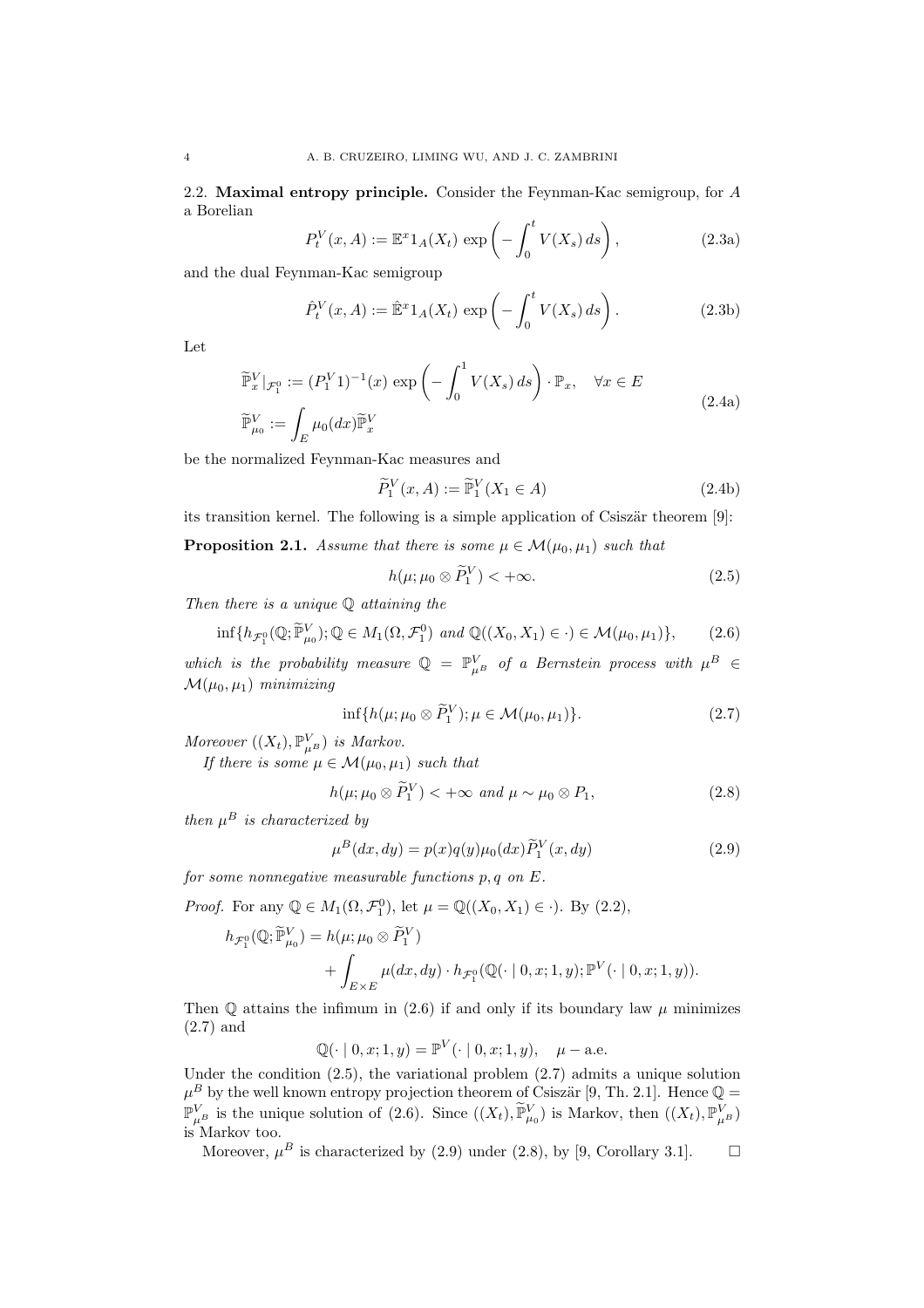Remark 2.1. The idea of using Csiszär entropy projection for this problem is due to Föllmer [4]. See Nagasawa [10], Brunaud [11], Cattiaux and Léonard [12] and the references therein for further developments. The above argument is simply an adaptation of that in [4] (in the Brownian Motion case) to the present setting.

Remark 2.2. If  $\mu^B \in \mathcal{M}(\mu_0, \mu_1)$  is given by (2.9), then it minimizes (2.7), without the condition (2.8).

Remark 2.3. The usual maximal entropy principle is expressed here as the minimal relative entropy principle (2.6). The reason why  $\widetilde{\mathbb{P}}_{\mu_0}^V$  is chosen as the reference measure will be clear afterwards. Since the concept of entropy is, in fact, irrelevant to quantum mechanics, section 3 will provide another interpretation of the Bernstein-Markov process along the line suggested by Feynman's path integrals [13].

2.3. Factorial equation of Schrödinger. Let us make a remark on the relation between Csiszär factorial form  $(2.9)$  and a factorial equation due to Schrödinger [3]:

Corollary 2.2. If the condition  $(2.8)$  is satisfied, then Schrödinger's factorial equation for  $\phi$  and  $\psi$ ,

$$
\psi P_1^V \phi = \frac{d\mu_0}{d\alpha}, \quad \phi \hat{P}_1^V \psi = \frac{d\mu_1}{d\alpha}, \quad \alpha - a.e. \text{ on } E,
$$
\n(2.10)

admits a solution with  $\phi, \psi$  nonnegative measurable functions on E satisfying, in addition,

$$
\log \phi \in L^1(\mu_1), \quad \log P_1^V 1 - \log P_1^V \phi \in L^1(\mu_0). \tag{2.11}
$$

Moreover,  $\mu^B$ , determined in Proposition 2.1, is given by

$$
\mu^{B}(dx, dy) = \psi(x) \phi(y) \alpha(dx) P_1^V(x, dy).
$$
 (2.12)

*Proof.* By Proposition 2.1, (2.9) is valid. As  $P_1^V(x, dy) = P_1^V(1(x) \cdot \widetilde{P}_1^V(x, dy), (2.9)$ can be rewritten as

$$
\mu^B(dx, dy) = p(x) \frac{d\mu_0}{d\alpha}(x) [P_1^V 1(x)]^{-1} q(y) \cdot \alpha(dx) P_1^V(x, dy)
$$
  
=  $\psi(x) \phi(y) \alpha(dx) P_1^V(x, dy),$ 

where

$$
\phi(y) := q(y), \quad \psi(x) := p(x) \frac{d\mu_0}{d\alpha}(x) [P_1^V 1(x)]^{-1}
$$
 (Borel version).

Since  $\mu^B \in \mathcal{M}(\mu_0, \mu_1)$  and  $\alpha(dx) P_1^V(x, dy) = \alpha(dy) \hat{P}_1^V(y, dx)$ , we have

$$
\mu_0(dx) = \psi(x) P_1^V \phi(x) \alpha(dx)
$$
  

$$
\mu_1(dy) = \phi(y) \hat{P}_1^V \psi(y) \alpha(dy)
$$
 (2.13)

and then (2.10) follows. (2.11) is a translation of the second claim in (2.9).  $\Box$ 

**Corollary 2.3.** Assume moreover that  $(P_t)$  is symmetric and ergodic with respect to  $\alpha$ . Then the solution  $(\phi, \psi)$  of  $(2.10)$  satisfying  $(2.11)$ , when it exists, is unique up to a constant factor, i.e., if  $(\phi', \psi')$  is another such couple, then there is a constant  $C > 0$  such that

$$
\phi = C\phi', \quad \psi = \frac{1}{C}\psi', \ \alpha - a.e.
$$

*Proof.* Notice that  $(P_t)$  is strictly positive improving (well known, see [35, p. 255]), as well as  $(P_t^V)$  by our assumption (1.1). For two solutions  $(\phi, \psi)$  and  $(\phi', \psi')$  of  $(2.10)$  satisfying  $(2.11)$ , define

$$
q(y) := \phi(y), \quad p(x) := \frac{P_1^V 1(x)}{P_1^V \phi(x)},
$$
\n(2.14)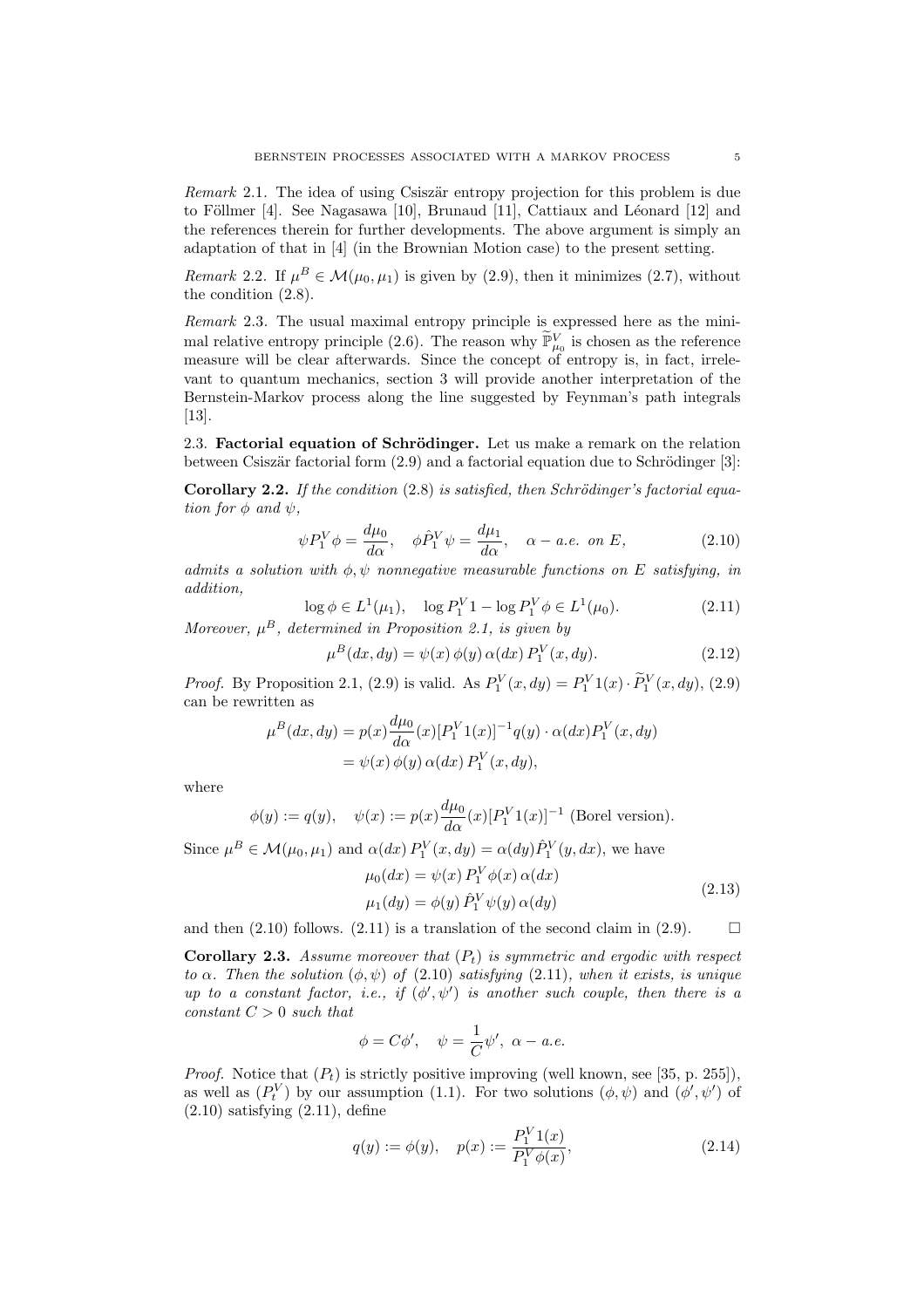and similarly  $(q', p')$  corresponding to  $(\phi', \psi')$ . Then both  $(p, q)$  and  $(p', q')$  satisfy (2.9). Since the measure given by (2.9) is the entropical projection (i.e., minimizing (2.7)) by Remark 2.2, it is unique by Proposition 2.1. Thus  $p(x) q(y) = p'(x) q'(y)$ ,  $\mu_0(dx)P_1(x, dy)$  – a.e. on  $E^2$  or equivalently for  $\mu_0$  – a.e.  $x \in E$ ,

$$
\log p(x) - \log p'(x) = \log q(y) - \log q'(y), \quad P_1(x, dy) - \text{a.e. } y \in E \tag{2.15}
$$

in  $[-\infty, +\infty)$ , by Fubini's theorem.

If, on the contrary,  $\log q - \log q'$  were not constant  $\alpha -$  a.e., then there would be  $-\infty \le a < b < +\infty$ , such that  $\alpha(\log q - \log q' \le a) \wedge \alpha(\log q - \log q' \ge b) > 0$ . By the strict positive improving property, for  $\alpha$  – a.e.  $x \in E$ ,

$$
P_1(x; [y; \log q(y) - \log q'(y) \le a]) \wedge P_1(x; [y; \log q(y) - \log q'(y) \ge b]) > 0,
$$

which is obviously in contradiction with (2.15).

Consequently  $\log q - \log q'$  is constant,  $\alpha -$  a.e.. Returning to  $\phi$  by the first formula in (2.14),  $\phi = C\phi'$ ,  $\alpha$  – a.e. for some constant  $C > 0$ . By the strict positivity of  $P_1^V \phi$  and the first equation in (2.10),  $\psi = \frac{1}{C} \psi'$ ,  $\alpha$  – a.e. too.

Remark 2.4. The desintegration formula  $(2.12)$  is much more convenient that  $(2.9)$ , especially for the time reversal. See §4, 5.

Remark 2.5. If there is  $\mu \in \mathcal{M}(\mu_0; \mu_1)$  such that

$$
h(\mu; \mu_0 \otimes P_1) < +\infty \text{ and } \mu \sim \mu_0 \otimes P_1,\tag{2.16a}
$$

$$
\log P_1^V 1 \in L^1(\mu_0) \text{ and } \log Z(0, x; 1, y) \in L^1(\mu), \tag{2.16b}
$$

then the condition (2.8) is verified.

In fact, by  $(2.2c)$ , we have under  $(2.12)$ 

$$
+\infty > h(\mu; \mu_0 \otimes P_1) - h(\mu; \mu_0 \otimes \widetilde{P}_1^V)
$$
  
= 
$$
\int \mu \log \frac{\widetilde{P}_1^V(x, dy)}{P_1(x, dy)}
$$
  
= 
$$
\int \mu(dx, dy) \left[ -\log P_1^V 1(x) + \log \mathbb{E}^x \left( \exp \left( -\int_0^1 V(X_s) ds \right) \mid X_1 = y \right) \right]
$$
  
= 
$$
\int \log Z(0, x; 1, y) \mu(dx, dy) - \int \log P_1^V 1(x) \mu_0(dx)
$$
  
> 
$$
-\infty.
$$

Then  $h(\mu; \mu \otimes \widetilde{P}_1^V) < +\infty$ , as desired.

A direct proof of existence and uniqueness of positive solutions of (2.10) for strictly positive  $\mu_0$  and  $\mu_1$  has been given by Beurling [14]. See also [7].

#### 3. The least action principle

We extend the least action principle for Bernstein processes [1, 8] to the general setting of section 1.

3.1. Forward and backward kinetic energies. The presentation of this paragraph is inspired by [4] and especially [12].

Let  $\mathbb{Q} \in M_1(\Omega_1 := C([0,1], E), \mathcal{F}_1^0)$  such that  $\mathbb{Q} \ll \mathbb{P}_{\alpha}$ . Denote by  $\mathbb{Q}_t := \mathbb{Q}(X_t \in$  $\cdot$ ) the (marginal) law of  $X_t$  under Q. Assume  $\mathbb{Q}_0 = \mu_0$ ,  $\mathbb{Q}_1 = \mu_1$ . Then  $\mathbb{Q} \ll \mathbb{P}_{\mu_0}$ . Consider the density martingale  $\overline{a}$ 

$$
M_t = \left. \frac{d\mathbb{Q}}{d\mathbb{P}_{\mu_0}} \right|_{\mathcal{F}_t^0}, \forall t \in [0,1]
$$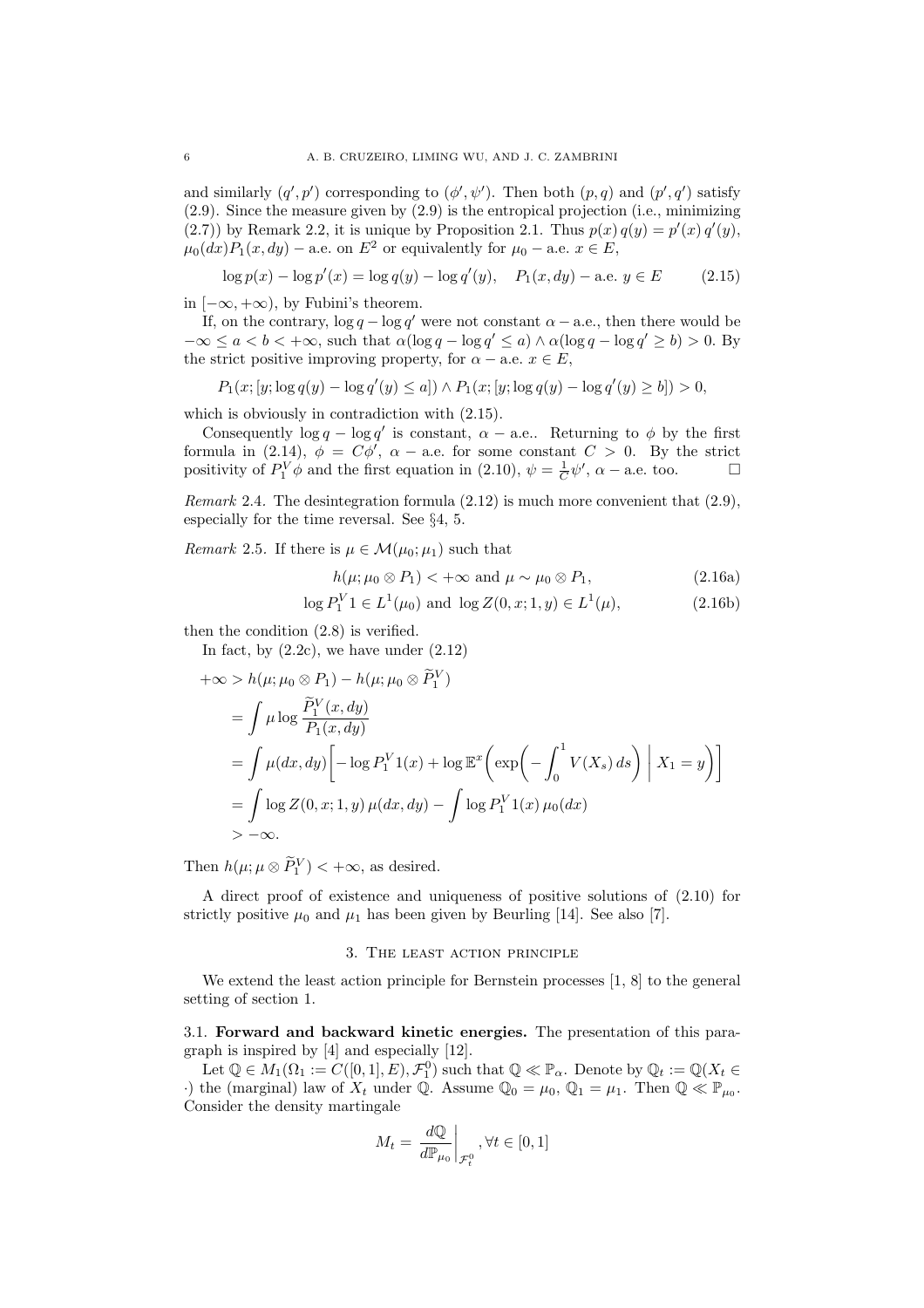which can be chosen continuous  $\mathbb{P}_{\mu_0}$  – a.s. (this will be assumed afterwards) because of our continuous path assumption for  $((X_t), \mathbb{P})$ . Define

$$
\tau^{\mathbb{Q}} := \inf \{ t \in [0, 1]; M_t = 0 \} \quad \text{(convention: inf } \emptyset = +\infty), \tag{3.1}
$$

which is stopping time with respect to  $(\mathcal{F}^{\mu_0}_t)$ , the completion of  $(\mathcal{F}^0_t)$  by  $\mathbb{P}_{\mu_0}$ . It is well known that

$$
\mathbb{P}_{\mu_0}(M_t=0, \forall t \in [\tau^{\mathbb{Q}}, 1]) = 1,
$$

and then

$$
\mathbb{Q}(\tau^{\mathbb{Q}} > 1) = \mathbb{E}^{\mu_0} M_1 1_{[t^{\mathbb{Q}} > 1]} = \mathbb{E}^{\mu_0} M_1 1_{[M_1 > 0]} = 1.
$$
 (3.2)

We define the stochastic integral,  $\forall t < \tau^{\mathbb{Q}},$ 

$$
L_t^{\mathbb{Q}} = \int_0^t \frac{1}{M_s} dM_s. \tag{3.3}
$$

It is a local martingale in  $t \in [0, \tau^{\mathbb{Q}})$ . By Itô's formula and the fact that  $M_0 = 1$ , we have  $\mathbb{P}_{\mu_0}$  – a.s.,

$$
\log M_t = \int_0^t \frac{1}{M_s} dM_s - \frac{1}{2} \int_0^t \frac{1}{M_s^2} d\langle M \rangle_s = L_t^{\mathbb{Q}} - \frac{1}{2} \langle L^{\mathbb{Q}} \rangle_t, \quad \forall t < \tau^{\mathbb{Q}},
$$

where  $\langle \cdot \rangle$  denotes the usual quadratic variational previsible process. Then

$$
M_t = 1_{[t < \tau^{\mathbb{Q}}]} \exp\left(L_t^{\mathbb{Q}} - \frac{1}{2} \langle L^{\mathbb{Q}} \rangle_t\right) := \mathcal{E}(L^{\mathbb{Q}})_t, \quad \forall t \in [0, 1].
$$
 (3.4)

On the other hand by [16, p. 149, (3.25)], up to  $\mathbb{P}_{\mu_0}$ -equivalence,

$$
[\langle L^{\mathbb{Q}} \rangle_{1 \wedge \tau^{\mathbb{Q}}} = \infty] = \left[ \lim_{t \nearrow 1 \wedge \tau^{\mathbb{Q}}} \mathcal{E}(L^{\mathbb{Q}})_t = 0 \right] = [\tau^{\mathbb{Q}} \le 1]. \tag{3.5}
$$

From the condition  $\mathbb{Q} \ll \mathbb{P}_{\mu_0}$  on  $\mathcal{F}_1^0$ , we get therefore

$$
\mathbb{Q}[\langle L^{\mathbb{Q}} \rangle_{1 \wedge \tau^{\mathbb{Q}}} < \infty] = \mathbb{Q}(\tau^{\mathbb{Q}} > 1) = 1. \tag{3.6}
$$

**Definition 3.1.** For  $\mathbb{Q} \in M_1(\Omega_1, \mathcal{F}_1^0)$ ,

$$
K^+(\mathbb{Q}) := K^+(\mathbb{Q}; \mathbb{P}) := \frac{1}{2} \mathbb{E}^{\mathbb{Q}} \langle L^{\mathbb{Q}} \rangle_1 1_{[\tau^{\mathbb{Q}} > 1]}, \text{ if } \mathbb{Q} \ll \mathbb{P}_\alpha \text{, and } +\infty \text{ otherwise} \quad (3.7a)
$$

is called the **forward kinetic energy** of  $\mathbb{Q}$  with respect to the free process  $\mathbb{P}$ . And the backward kinetic energy is defined as

$$
K^{-}(\mathbb{Q}) := K^{+}(\hat{\mathbb{Q}}; \hat{\mathbb{P}}), \tag{3.7b}
$$

where  $(\gamma\omega)(t) = \omega(1-t)$  is the time reversal on  $\Omega_1$  and  $\hat{\mathbb{Q}} := \gamma\mathbb{Q}$  is the law of the time reversed process  $(\hat{X}_t := X_{1-t})_{t \in [0,1]}$  under  $\mathbb{Q}$ .

**Lemma 3.2.** It holds that for any  $\mathbb{Q} \in M_1(\Omega_1, \mathcal{F}_1^0)$  with  $\mathbb{Q}_0 = \mu_0$ ,  $\mathbb{Q}_1 = \mu_1$ , if  $\mathbb{Q} \ll \mathbb{P}_{\alpha}$ , the kinetic energies coincide with the Kullback entropies

$$
K^{+}(\mathbb{Q}) = h_{\mathcal{F}_{1}^{0}}(\mathbb{Q}; \mathbb{P}_{\mu_{0}}); \tag{3.8a}
$$

 $if \hat{\mathbb{Q}} \ll \hat{\mathbb{P}}_{\alpha},$ 

$$
K^{-}(\mathbb{Q}) = h_{\mathcal{F}_{1}^{0}}(\hat{\mathbb{Q}}; \hat{\mathbb{P}}_{\mu_{1}}).
$$
\n(3.8b)

*Proof.* (Following [12].) Let  $\tau_n = \inf\{0 \le t \le \tau^{\mathbb{Q}}; \langle L^{\mathbb{Q}} \rangle_t \ge n\} \wedge \tau^{\mathbb{Q}}$  (inf  $\emptyset := \infty$ ). By (3.5) and (3.6),  $1 \wedge \tau_n \uparrow 1 \wedge \tau^{\mathbb{Q}}, \mathbb{P}_{\mu_0} + \mathbb{Q} - \text{a.e.}$ . Thus

$$
h_{\mathcal{F}_{1\wedge\tau_n}^{\mu_0}}(\mathbb{Q},\mathbb{P}_{\mu_0})\longrightarrow h_{\mathcal{F}_{1\wedge\tau_\circ}^{\mu_0}}(\mathbb{Q},\mathbb{P}_{\mu_0})=\mathbb{E}^{\mathbb{Q}}\log M_{1\wedge\tau_\circ}=\dot{h}_{\mathcal{F}_1^0}(\mathbb{Q};\mathbb{P}_{\mu_0}),
$$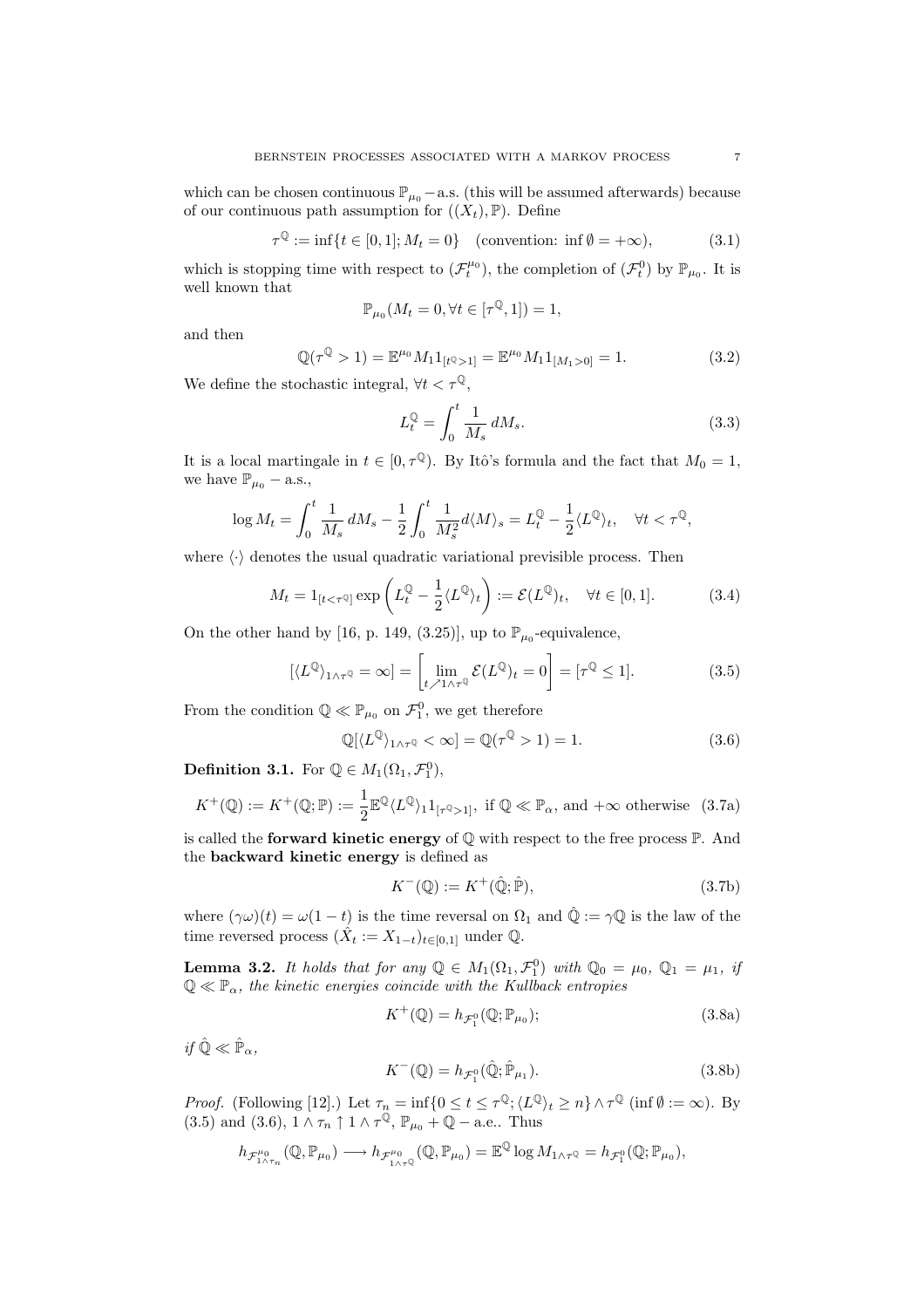as *n* tends to infinity (where the last equality follows from  $(3.2)$ ). On the other hand,

$$
h_{\mathcal{F}_{1\wedge\tau_{n}}^{0}}(\mathbb{Q},\mathbb{P}_{\mu_{0}})=\mathbb{E}^{\mathbb{Q}}\Big(L_{1\wedge\tau_{n}}^{\mathbb{Q}}-\frac{1}{2}\langle L^{\mathbb{Q}}\rangle_{1\wedge\tau_{n}}\Big)
$$

$$
=\frac{1}{2}\mathbb{E}^{\mathbb{Q}}(\langle L^{\mathbb{Q}}\rangle_{1\wedge\tau_{n}}),
$$

where the last equality follows from Girsanov's formula: in fact  $(L^{\mathbb{Q}}_{t \wedge \tau_n} - \langle L^{\mathbb{Q}} \rangle_{t \wedge \tau_n}),$ being a  $\mathbb{Q}$ -local martingale with bounded quadratic variational process, is a  $\mathbb{Q}$ martingale.

Combining these two facts, we obtain (3.8a) by Fatou's lemma. Applying (3.8a) to  $\hat{\mathbb{Q}}$  with respect to  $\hat{\mathbb{P}}$ , we get (3.8b).

**Fundamental example 3.3.** [17, 4, 5] Let  $E = \mathbb{R}^d$  and  $((X_t), (\mathbb{P}_x))$  be the standard Brownian Motion such that  $\mathbb{P}_x(X_0 = x) = 1$ . Assume  $K^+(\mathbb{Q}) < +\infty$ . Then the coordinates process  $(X_t)$  satisfies Itô's stochastic differential equation

$$
dX_t = dB_t + v_t^+ dt,
$$

where  $(B_t)$  is a  $\mathbb{O}\text{-}\mathrm{Brownian}\;$  Motion and

$$
v_t^+ = \lim_{\epsilon \to 0+} \frac{1}{\epsilon} \mathbb{E}^{\mathbb{Q}} (X_{t+\epsilon} - X_t \mid \mathcal{F}_t^0) := D_t^+ X_t \tag{3.9}
$$

is the forward velocity of  $((X_t), \mathbb{Q})$  (see [4] for a precise description of (3.9)). Fix a Borel version of  $v^+$ . By the Girsanov formula,

$$
\left.\frac{d\mathbb{Q}}{d\mathbb{P}_{\mu_0}}\right|_{\mathcal{F}_t^0}=M_t=\mathcal{E}(L^\mathbb{Q})_t,
$$

where  $L_t^{\mathbb{Q}} =$  $\mathbf{r}^t$  $\int_0^t v^+_s dX_s, \ \forall t < \tau := \inf\bigl\{ t; \int_0^t$  $v_0^t |v_s^+|^2 ds = +\infty$  $= \tau^{\mathbb{Q}}$  (by (3.5) under  $\mathbb{P}_{\mu_0}$ . Then, by definition,

$$
K^{+}(\mathbb{Q}) = \frac{1}{2} \mathbb{E}^{\mathbb{Q}} \langle L^{\mathbb{Q}} \rangle_{1} \mathbf{1}_{[1 < \tau]} = \frac{1}{2} \mathbb{E}^{\mathbb{Q}} \int_{0}^{1} |v_{t}^{+}|^{2} dt,
$$
 (3.10a)

where the last expression is precisely the forward kinetic energy, justifying our general definition (3.7a).

Similarly, assume  $K^{-}(\mathbb{Q}) < +\infty$  and let

$$
v_t^- = \lim_{\epsilon \to 0+} \frac{1}{\epsilon} \mathbb{E}^{\mathbb{Q}} (X_{t-\epsilon} - X_t \mid \mathcal{F}_1^t) := D_t^- X_t
$$

be the backward velocity of  $((X_t), \mathbb{Q})$ ; then

$$
K^{-}(\mathbb{Q}) = \frac{1}{2} \mathbb{E}^{\mathbb{Q}} \int_{0}^{1} |v_{t}^{-}|^{2} dt,
$$
\n(3.10b)

justifying (3.7b).

Remark 3.1. In the expressions (3.10a) and (3.10b), the mass is assumed to be one. If there is a nontrivial mass tensor, or  $((X_t), \mathbb{P}_x)$  is the Brownian Motion on a Riemannian manifold whose metric is determined by the mass tensor, we can still justify that (3.7a) and (3.7b) define, respectively, natural forward and backward kinetic energies (cf. section 6).

**Lemma 3.4.** Let 
$$
\mu_t(x) = \frac{d\mu_t}{d\alpha}(x)
$$
 for  $t = 0, 1$ . If  $K^+(\mathbb{Q}) < +\infty$ , and  

$$
\mu_0(x) \log \mu_0(x) - \mu_1(x) \log \mu_1(x) \in L^1(\alpha),
$$
(3.11a)

then the relation between the two kinetic energies can be written as

$$
K^{-}(\mathbb{Q}) = K^{+}(\mathbb{Q}) + \int_{E} \left[\mu_{0}(x) \log \mu_{0}(x) - \mu_{1}(x) \log \mu_{1}(x)\right] \alpha(dx). \tag{3.11b}
$$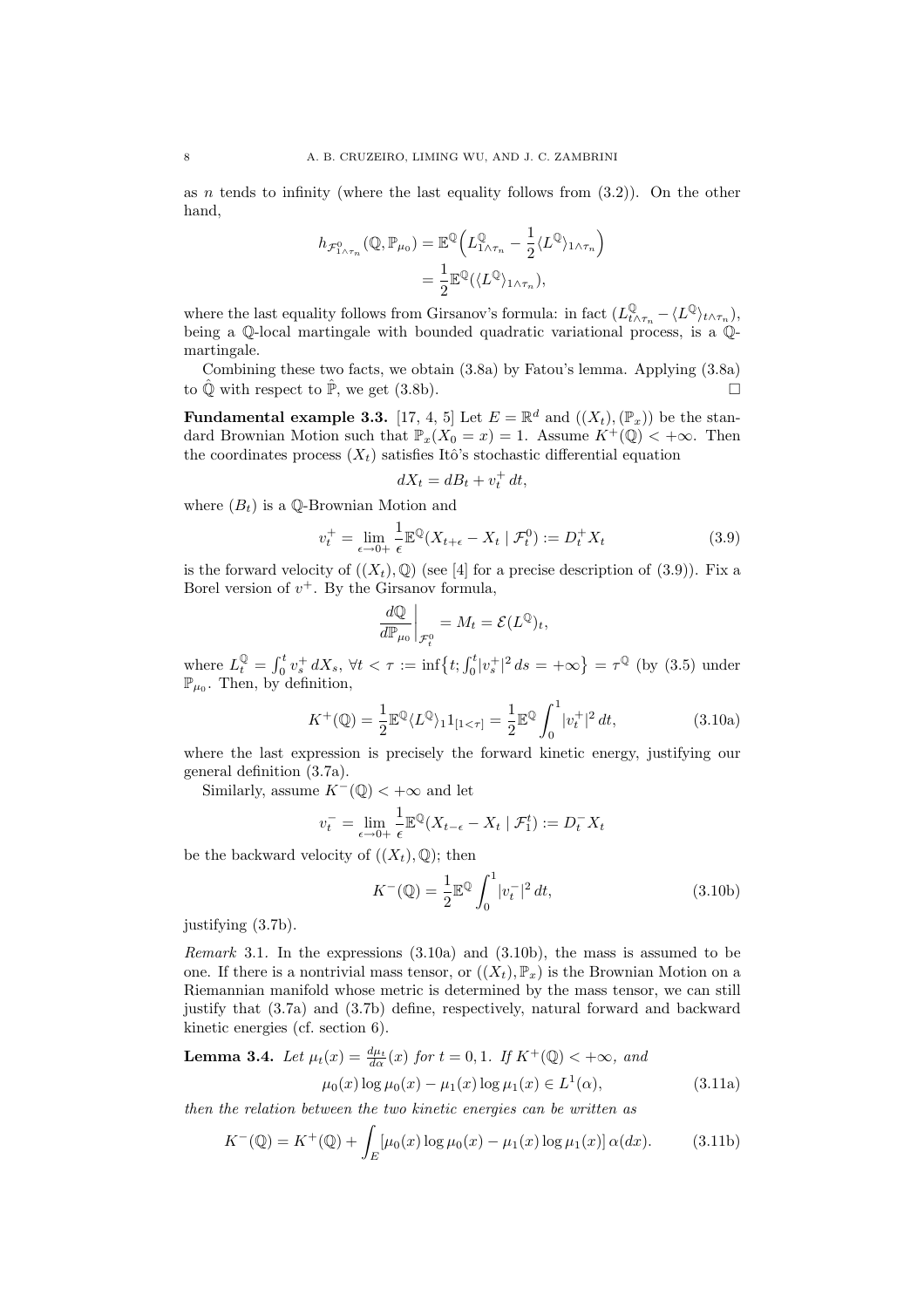Proof. By (3.8b) and (2.2),

$$
K^{-}(\mathbb{Q}) = h(\hat{\mathbb{Q}}; \hat{\mathbb{P}}_{\mu_1}) = \mathbb{E}^{\hat{\mathbb{Q}}}\log \frac{d\hat{\mathbb{Q}}}{d\hat{\mathbb{P}}_{\alpha}} \cdot \frac{1}{\mu_1(X_0)}
$$
  
\n
$$
= \mathbb{E}^{\mathbb{Q}}\log \frac{d\mathbb{Q}}{d\mathbb{P}_{\alpha}} \cdot \frac{1}{\mu_1(X_1)} \quad \left(\text{since } \frac{d\hat{\mathbb{Q}}}{d\hat{\mathbb{P}}_{\alpha}} = \frac{d\mathbb{Q}}{d\mathbb{P}_{\alpha}}(\gamma)\right)
$$
  
\n
$$
= \mathbb{E}^{\mathbb{Q}}\log \frac{d\mathbb{Q}}{d\mathbb{P}_{\mu_0}} \cdot \frac{\mu_0(X_0)}{\mu_1(X_1)}
$$
  
\n
$$
= K^{+}(\mathbb{Q}) - \mathbb{E}^{\mathbb{Q}}[\log \mu_0(X_0) - \log \mu_1(X_1)]
$$
  
\n
$$
= K^{+}(\mathbb{Q}) - \int_{E} [\mu_0(x) \log \mu_0(x) - \mu_1(x) \log \mu_1(x)] d\alpha(x).
$$

## 3.2. The least action principle. From now on we always assume

$$
\int_{E} \mu_0(dx) P_t^V 1(x) < +\infty, \qquad \int_{E} \mu_1(dx) \hat{P}_t^V 1(x) < +\infty. \tag{3.12}
$$

**Lemma 3.5.** Under (3.12), if one of  $K^{\pm}(\mathbb{Q})$  is finite, then

$$
\mathbb{E}^{\mathbb{Q}} \int_{0}^{1} V^{-}(X_{s}) ds < +\infty, \quad or, \; equivalently, \; \mathbb{E}^{\mathbb{Q}} \int_{0}^{1} V(X_{s}) ds \in (-\infty, +\infty].
$$
\n(3.13)

*Proof.* We treat only the case where  $K^+(\mathbb{Q}) < +\infty$ . By Lemma 3.2,  $h(\mathbb{Q}; \mathbb{P}_{\mu_0}) =$  $K^+(\mathbb{Q}) < +\infty$ . By (2.2c),

$$
+\infty > h(\mathbb{Q}; \mathbb{P}_{\mu_0}) - h(\mathbb{Q}; \widetilde{\mathbb{P}}_{\mu_0}^V)
$$
  
=  $\mathbb{E}^{\mathbb{Q}} \log \frac{d\widetilde{\mathbb{P}}_{\mu_0}^V}{d\mathbb{P}_{\mu_0}}$   
=  $\mathbb{E}^{\mathbb{Q}} \log \frac{\exp(-\int_0^1 V(X_s) ds)}{P_1^V 1(X_0)}$   
=  $-\mathbb{E}^{\mathbb{Q}} \int_0^1 V(X_s) ds - \int_E d\mu_0(x) \log P_1^V 1(x).$ 

Thus  $(3.13)$  follows by the condition  $(3.12)$ .

It follows from this lemma that the potential energy  $\mathbb{E}^{\mathbb{Q}} \int_0^1$  $\int_0^1 V(X_s) ds$  of the Bernstein process  $X_s$  is well defined.

This allows us to introduce action functionals:

**Definition 3.6.** For  $\mathbb{Q} \in M_1(\Omega_1, \mathcal{F}_1^0)$  with  $\mathbb{Q}_t = \mu_t, t = 0, 1$ ,

$$
\mathcal{A}^{\pm}(\mathbb{Q}) = K^{\pm}(\mathbb{Q}) + \mathbb{E}^{\mathbb{Q}} \int_0^1 V(X_s) \, ds, \quad \text{when } K^{\pm}(\mathbb{Q}) < +\infty \quad (= +\infty \text{ otherwise}) \tag{3.14}
$$

is called respectively the forward and backward action functional of Q. We shall use occasionally

$$
\mathcal{A}(\mathbb{Q}) = \frac{1}{2} [\mathcal{A}^+(\mathbb{Q}) + \mathcal{A}^-(\mathbb{Q})],\tag{3.15}
$$

called the symmetrized action functional of the process.

The following result is along the line of variational principles in [1, 2, 8]: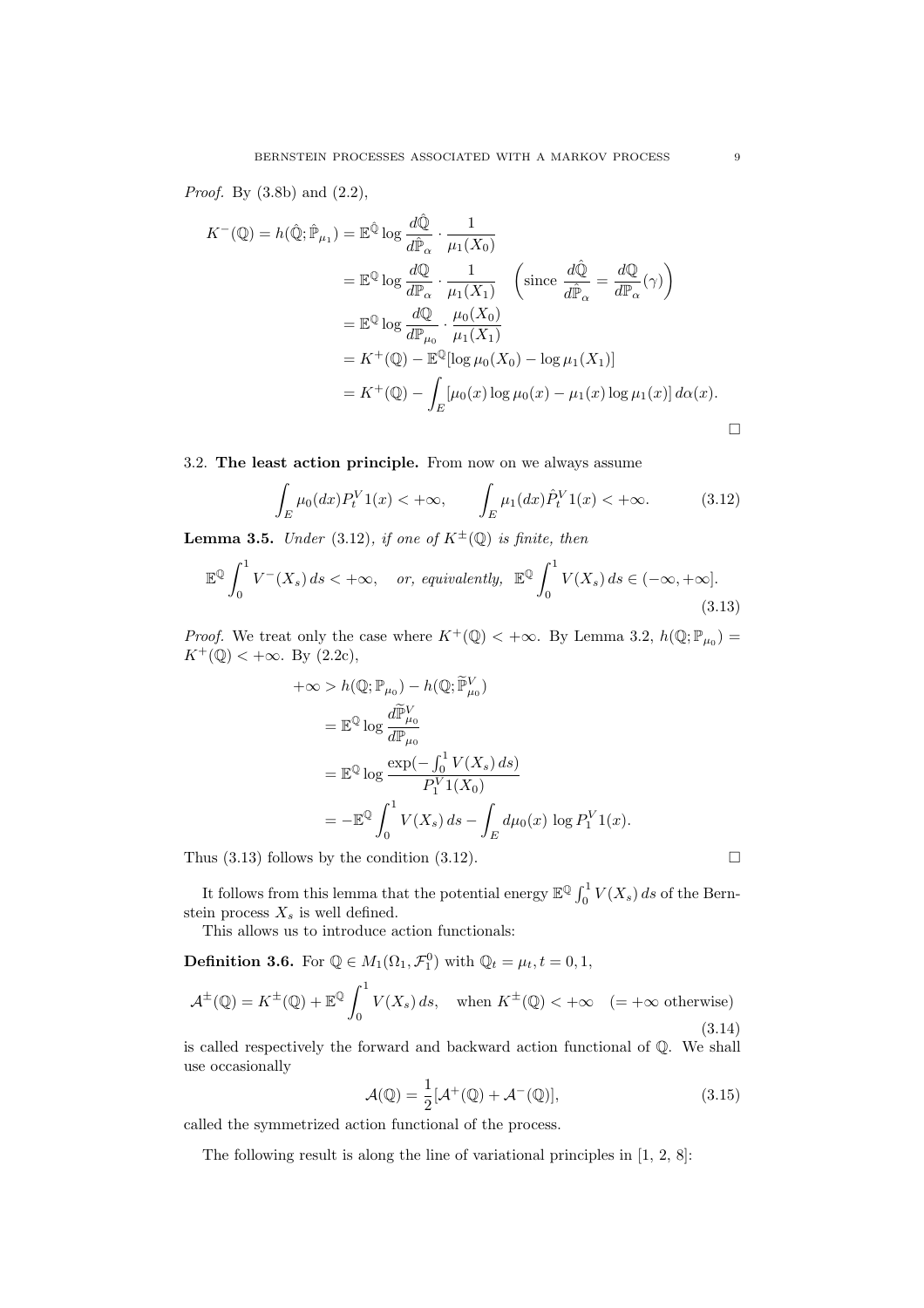Proposition 3.7. Assume (3.12). The condition (2.5) of Proposition 2.1 is equivalent to ª

$$
\inf \{ \mathcal{A}^+(\mathbb{Q}) \mid \mathbb{Q} \in M_1(\Omega, \mathcal{F}_1^0), \mathbb{Q}_0 = \mu_0, \mathbb{Q}_1 = \mu_1 \} < +\infty. \tag{3.16}
$$

In that case, there is a unique probability measure  $\mathbb Q$  attaining the infimum in (3.16), which is given by the Bernstein-Markov measure  $\mathbb{P}_{\mu}^{V}$  of Proposition 2.1

*Proof.* By Lemma 3.2 and the proof of Lemma 3.5, we have

$$
\mathcal{A}^+(\mathbb{Q}) = h(\mathbb{Q}; \widetilde{\mathbb{P}}^V_{\mu_0}) - \int_E d\,\mu_0(x) \log P_1^V 1(x), \quad \text{if } K^+(\mathbb{Q}) < +\infty. \tag{3.17}
$$

Since the last constant in  $(3.17)$  is finite by condition  $(3.12)$ , the conclusion follows directly from Proposition 2.1.  $\Box$ 

Another extension of the variational principles of EQM involves the symmetrized action functional:

**Theorem 3.8.** Assume  $(2.5)$ ,  $(3.11a)$  and  $(3.12)$ . Then

$$
\inf \{ \mathcal{A}(\mathbb{Q}) \mid \mathbb{Q} \in M_1(\mathcal{F}_1^0), \mathbb{Q}_0 = \mu_0, \mathbb{Q}_1 = \mu_1 \} < +\infty \tag{3.18}
$$

and it is attained by a unique Q, which is given by the Bernstein-Markov measure  $\mathbb{P}_{\mu}^V$  determined in Proposition 2.1.

*Proof.* By Proposition 3.7, there exists  $\mathbb{Q}$  satisfying  $\mathbb{Q}_t = \mu_t$  for  $t = 0, 1$  and  $\mathcal{A}^+(\mathbb{Q}) < +\infty$ . By Lemma 3.4 (3.11b), we have, for any such  $\mathbb{Q}$ ,

$$
\mathcal{A}(\mathbb{Q}) = \mathcal{A}^+(\mathbb{Q}) + \frac{1}{2} \int_E [\mu_0(x) \log \mu_0(x) - \mu_1(x) \log \mu_1(x)] \, d\alpha(x), \tag{3.19}
$$

which is finite. Since the last term in  $(3.19)$  is independent on  $\mathbb Q$  (i.e., depends only on  $(\mu_0, \mu_1)$ , this result follows from Proposition 3.7.

#### 4. SCHRÖDINGER'S FACTORIZATION AND NODE ESTIMATE

In this section we assume that (2.8) holds.

According to (2.12), there are two nonnegative Borel measurable functions  $\phi$  and  $\psi$  such that  $\mu^B(dx, dy) = \psi(x)\phi(y)\alpha(dx)P_1^V(x, dy)$ . They will be fixed from now on. Consequently, the Bernstein-Markov measure determined in Proposition 2.1 is given by

$$
\mathbb{P}_{B}^{V} := \mathbb{P}_{\mu^{B}}^{V} = \psi(X_{0}) \phi(X_{1}) \exp\left(-\int_{0}^{1} V(X_{t}) dt\right) \cdot \mathbb{P}_{\alpha}, \text{ on } \mathcal{F}_{1}^{0}.
$$
 (4.1)

Recalling the definition of the Feynman-Kac semigroups  $(P_t^V)$  and  $(\hat{P}_t^V)$  given in  $(2.3)$ , we define for all  $(t, x) \in [0, 1] \times E$ ,

$$
\phi(t,x) := P_{1-t}^V \phi(x); \quad \psi(t,x) := \hat{P}_t^V \psi(x).
$$
\n(4.2)

They are Borel-measurable on  $[0, 1] \times E$  with values in  $[0, +\infty]$ . The following lemma is the key of this section.

## Lemma 4.1.

a) Let  $(M_t^B)$  be the  $\mathbb{P}_{\nu}$ -continuous martingale version of

$$
\mathbb{E}^{\nu}\left[\psi(X_0)\phi(X_1)\exp\left(-\int_0^1 V(X_t)\,dt\right)\bigg|\mathcal{F}_t^{\nu}\right],\tag{4.3}
$$

where  $\nu$  is a probability measure equivalent to  $\alpha$  with  $d\nu/d\alpha$  bounded, and  $(\mathcal{F}_t^{\nu})$  is the completion of  $(\mathcal{F}_t^0)$  by  $\mathbb{P}_{\nu}$ . Then, with  $\mathbb{P}_{\nu}$ -probability one,

$$
M_t^B = \psi(X_0) \phi(t, X_t) \exp\left(-\int_0^t V(X_s) \, ds\right), \quad \forall t \in [0, 1];\tag{4.4}
$$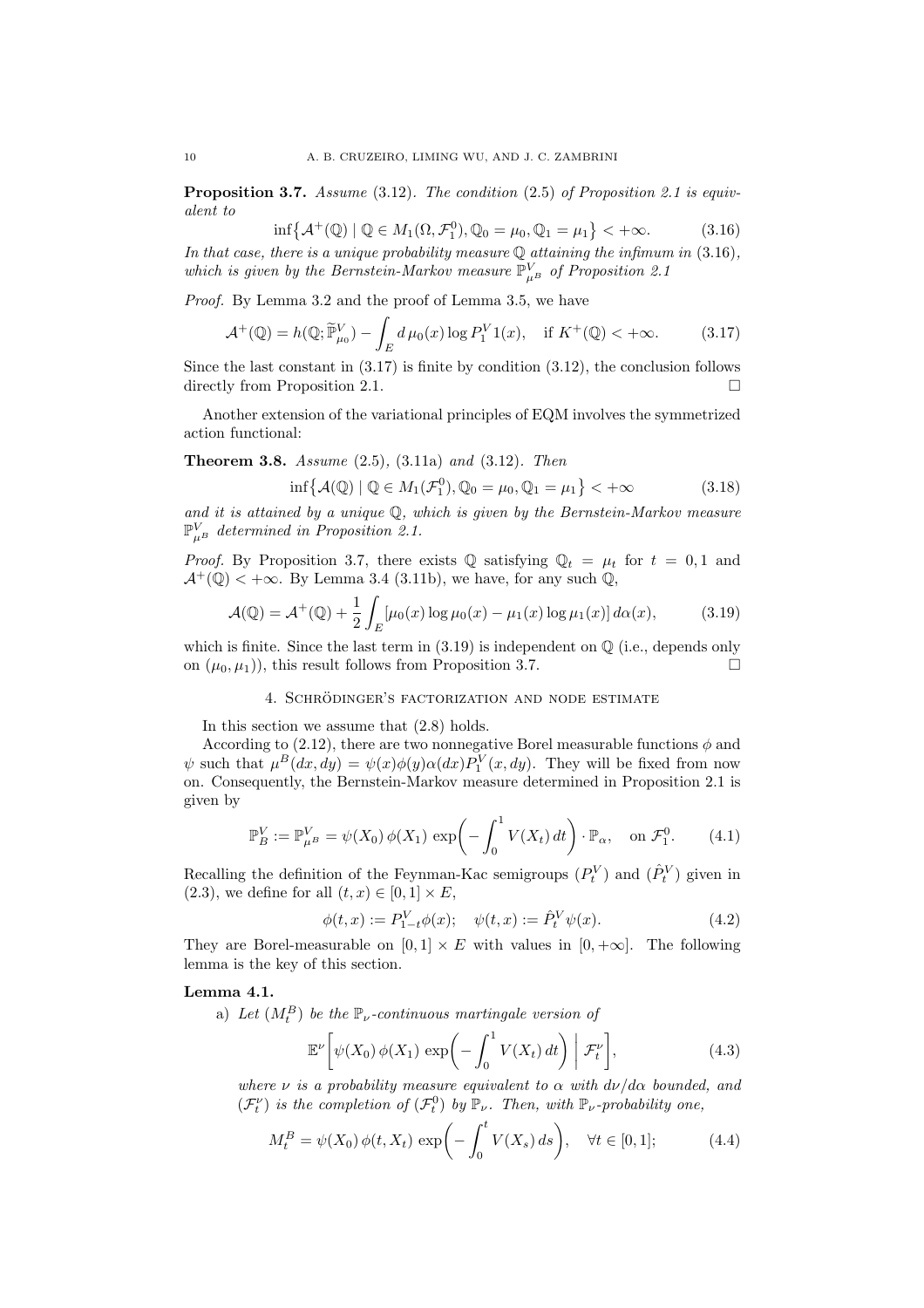- b) the map  $t \to \psi(X_0)\phi(t, X_t)$  is  $\mathbb{P}_{\alpha}$ -a.e. continuous and finite on [0,1];
- c) the map  $t \to \phi(X_1)\psi(t, X_t)$  is  $\mathbb{P}_{\alpha}$ -a.e. continuous and finite on [0,1].

*Proof.* Step 1. We prove at first that  $t \to \phi(t, X_t)$  is optional w.r.t.  $(\mathcal{F}_t^{\nu})$ , and for any stopping time  $0 \leq \tau \leq 1$  w.r.t.  $(\mathcal{F}_t^{\nu}),$ 

$$
\mathbb{E}^{\nu}\left[\phi(X_1)\,\exp\!\left(-\int_{\tau}^{1}V(X_s)\,ds\right)\bigg|\,\mathcal{F}^{\nu}_{\tau}\right] = \phi(\tau, X_{\tau}).\tag{4.5}
$$

For this purpose, let  $V_n^N = [V \vee (-n)] \wedge N$  and  $\phi^n = \phi \wedge n$  for any  $n, N \in \mathbb{N}$ . Let

$$
\phi_n^N(t, x) := P_{1-t}^{V_n^N} \phi_n(x) = \mathbb{E}^x \phi_n(X_{1-t}) \exp\biggl(-\int_0^{1-t} V_n^N(X_s) \, ds\biggr).
$$

Since  $t \to m_t := \exp(-nt - \int_0^t$  $\int_0^t V_n^N(X_s)ds$ ) is multiplicative, then  $\mathbb{Q}$ . :=  $m_t \mathbb{P}$ . defines a *right* Markov process by Sharpe [36, Th.  $(61.5)$ , p. 287]. Applying [36, Th.  $(7.4)$ . (viii), p. 31 to  $\mathbb{Q}$ ., we get that

$$
t \to e^{-nt} \phi_n^N(t, X_t)
$$
 is right continuous on [0, 1],  $\mathbb{P}_{\nu}$  – a.s.

Hence  $(\phi_n^N(t, X_t))_{t \in [0,1]}$  is optional w.r.t.  $(\mathcal{F}_t^{\nu})$ .

By the same argument as in [36, Th.(7.4). (iv) $\Rightarrow$ (vi),p. 33] (w.r.t. Q.), we have

$$
\mathbb{E}^{\nu}\left[\phi_n(X_1)\,\exp\!\left(-\int_{\tau}^1 V_n^N(X_s)\,ds\right)\bigg|\,\mathcal{F}_{\tau}^{\nu}\right] = \phi_n^N(\tau, X_{\tau}).\tag{4.6}
$$

Now by dominated convergence and Fatou's lemma, for all  $(t, x) \in [0, 1] \times E$ ,

$$
\phi(t,x) = \lim_{n \to \infty} \uparrow \lim_{N \to \infty} \downarrow \phi_n^N(t,x).
$$

Thus for all  $(t, \omega) \in [0, 1] \times \Omega$ ,

$$
\phi(t, X_t(\omega)) = \lim_{n \to \infty} \uparrow \lim_{N \to \infty} \downarrow \phi_n^N(t, X_t(\omega)),
$$

where the desired optionality of  $t \to \phi(t, X_t)$  (w.r.t.  $(\mathcal{F}_t^{\nu})$ ) follows. Finally, taking at first  $N \to \infty$  and next  $n \to \infty$  (as above), (4.6) becomes (4.5).

**Step2:** part a). Since  $M_1^B = \psi(X_0)\phi(X_1) \exp(-\int_0^1$  $\int_0^1 V(X_t) dt$   $\in L^1(\mathbb{P}_\alpha)$  by (4.1), we have  $M_1^B \in L^1(\mathbb{P}_\nu)$  as well by our assumption on  $\nu$ . By Doob's stopping time theorem, for any stopping time  $0 \leq \tau \leq 1$  w.r.t.  $(\mathcal{F}_t^{\nu})$ ,

$$
M_{\tau}^{B} = \mathbb{E}^{\nu}(M_{1} | \mathcal{F}_{t}^{\nu})
$$
  
=  $\psi(X_{0}) \exp\left(-\int_{0}^{\tau} V(X_{t}) dt\right) \cdot \mathbb{E}^{\nu}\left[\phi(X_{1}) \exp\left(-\int_{\tau}^{1} V(X_{t}) dt\right) | \mathcal{F}_{\tau}^{\nu}\right]$   
=  $\psi(X_{0}) \exp\left(-\int_{0}^{\tau} V(X_{t}) dt\right) \cdot \phi(\tau, X_{\tau}),$  (4.7)

where the last equality follows from  $(4.5)$ .

Now notice that  $(M_t^B)_{t\in[0,1]}$  and  $(\psi(X_0)\phi(t,X_t) \exp(-\int_0^t$  $\binom{t}{0} V(X_s) ds)$ <sub>t∈[0,1]</sub> are two optional processes satisfying (4.7). By the well known section theorem in Dellacherie and Meyer [15, Vol. 1,chap. IV] (or [36, Th. (A4.13).(ii), pp. 389,390]), these two processes are  $\mathbb{P}_{\nu}$ -indistinguishable. Then (4.4) follows. Part a) is proved.

Step 3: part b). By (4.4),  $\mathbb{P}_{\nu}$  – a.s., we have for all  $t \in [0,1]$ ,

$$
\psi(X_0) \phi(t, X_t) = M_t \exp\biggl(\int_0^t V(X_s) \, ds\biggr).
$$

But the last process above is continuous and finite on [0, 1],  $\mathbb{P}_{\nu} \sim \mathbb{P}_{\alpha} -$  a.e..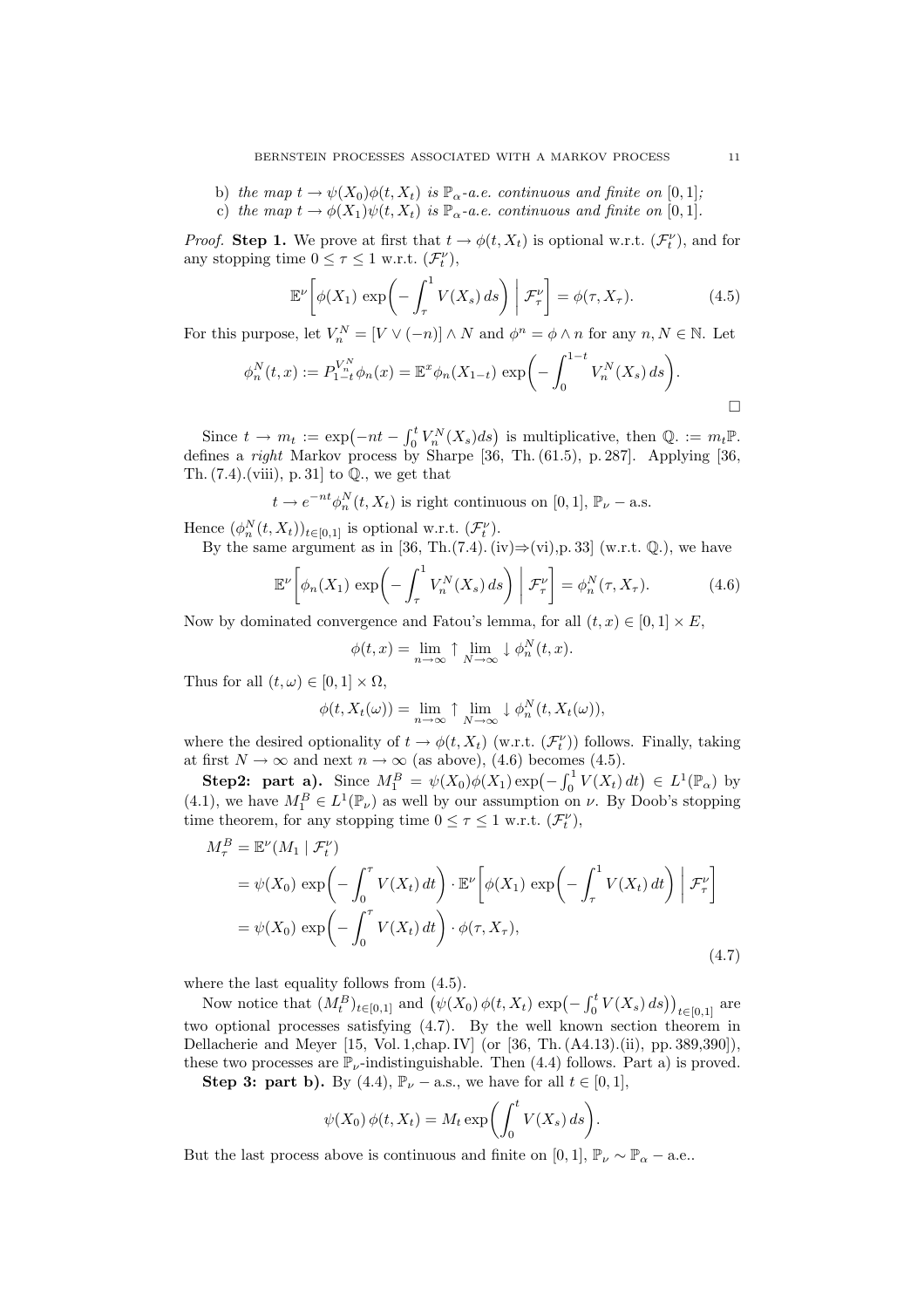**Step 4: part c).** By reversing the time in  $(4.1)$ , we have

$$
\gamma \mathbb{P}_{B}^{V} = \hat{\mathbb{P}}_{B}^{V} = \phi(X_0) \psi(X_1) \exp\left(-\int_0^1 V(X_s) ds\right) \cdot \hat{\mathbb{P}}_{\alpha}.
$$
 (4.8)

Let  $(\hat{M}_t^B)$  be the  $\hat{\mathbb{P}}_\nu$ -continuous martingale version of

$$
\hat{\mathbb{E}}^{\nu}\bigg[\phi(X_0)\,\psi(X_1)\,\exp\bigg(-\int_0^1 V(X_s)\,ds\bigg)\bigg|\,\mathcal{F}_t\bigg].
$$

By the same proof as in part a) above, we have

$$
\hat{M}_t^B = \phi(X_0) \psi(1-t, X_t) \exp\left(-\int_0^t V(X_s) ds\right), \quad \forall t \in [0, 1], \quad \hat{\mathbb{P}}_\nu \sim \hat{\mathbb{P}}_\alpha - \text{a.e.}
$$
\n(4.9)

Thus, still by the time reversed process  $\hat{X}_t := X_{1-t}$ , we get

 $0 = \hat{\mathbb{P}}_{\alpha}$  $(t \to \phi(X_0) \psi(1-t, X_t)$  is not continuous on  $[0, 1]$  $=\mathbb{P}_{\alpha}$  $(t \to \phi(X_1) \psi(1-t, \hat{X}_t)$  is not continuous on [0, 1])  $=\mathbb{P}_{\alpha}$  $(s \to \phi(X_1) \psi(s, X_s)$  is not continuous on  $[0, 1]$ ,

the desired claim c).

**Proposition 4.2.** Let  $\mu_t := \mathbb{P}_{B}^{V}(X_t \in \cdot)$  be the marginal law of the Bernstein-Markov process  $\mathbb{P}_{B}^{V}$  (given in (4.1)) for  $t \in [0,1]$ . Then it holds that

$$
\mu_t(dx) = \phi(t, x) \psi(t, x) \alpha(dx), \quad \forall t \in [0, 1]; \tag{4.10}
$$

$$
\mathbb{P}_B^V(\phi(t, X_t) \psi(t, X_t) > 0, \forall t \in [0, 1]) = 1.
$$
\n(4.11)

Remark 4.1. The relation (4.10) is called Euclidean Born interpretation in [1, 2]. The reason of this terminology will be clear in the next section, when we will come back to the fundamental example 3.3. Let us only observe here that the multiplicative form (4.10), essential to the structure of EQM, was the original motivation of E. Schrödinger [3]. The equality (4.11) means that under  $\mathbb{P}_{B}^{V}$ , the process  $(X_t)$  cannot reach the nodal set  $\{(t, x) \in [0, 1] \times E; \phi(t, x)\psi(t, x) = 0\}$ . It was at first established by Zheng [21] in a particular (and different) context. The node estimate (4.11) was stated in [10, Th. 5.3, pp. 128,129] (for  $\mathcal{L} = \frac{1}{2}\Delta$ ), but its proof (only three lines, from line  $-6$  to  $-4$  of p. 129 in [10]) is both far from being complete and false: it is claimed that (4.11) follows from the fact that  $\mathbb{P}_B^V(\phi(t, X_t)\psi(t, X_t) > 0) = 1$  for each t fixed (trivial by (4.10)) and the right continuity of  $t \to \phi(t, X_t)$ , which was not proved.

*Proof.* Formula  $(4.10)$  is an immediate consequence of  $(4.1)$ . To show the node estimate (4.11), observe that  $\mathbb{P}_{B}^{V}(\phi(0, X_{0})\psi(0, X_{0}) > 0) = \mu_{0}(d\mu_{0}/d\alpha > 0) = 1$  and

$$
((1/\phi(0,X_0)\psi(0,X_0))\,M_t^B)
$$

is the density martingale of  $\mathbb{P}_{B}^{V}$  w.r.t.  $\mathbb{P}_{\mu_{0}}$ . By (3.2) we have

$$
1 = \mathbb{P}_{B}^{V}\left(\frac{1}{\phi(0, X_{0})\psi(0, X_{0})}M_{t}^{B} > 0, \forall t \in [0, 1]\right)
$$
  
= 
$$
\mathbb{P}_{B}^{V}\left(\phi(t, X_{t}) \exp\left(-\int_{0}^{t} V(X_{s}) ds\right) > 0, \forall t \in [0, 1]\right)
$$
  
= 
$$
\mathbb{P}_{B}^{V}(\phi(t, X_{t}) > 0, \forall t \in [0, 1]),
$$

where the second equality follows from (4.4)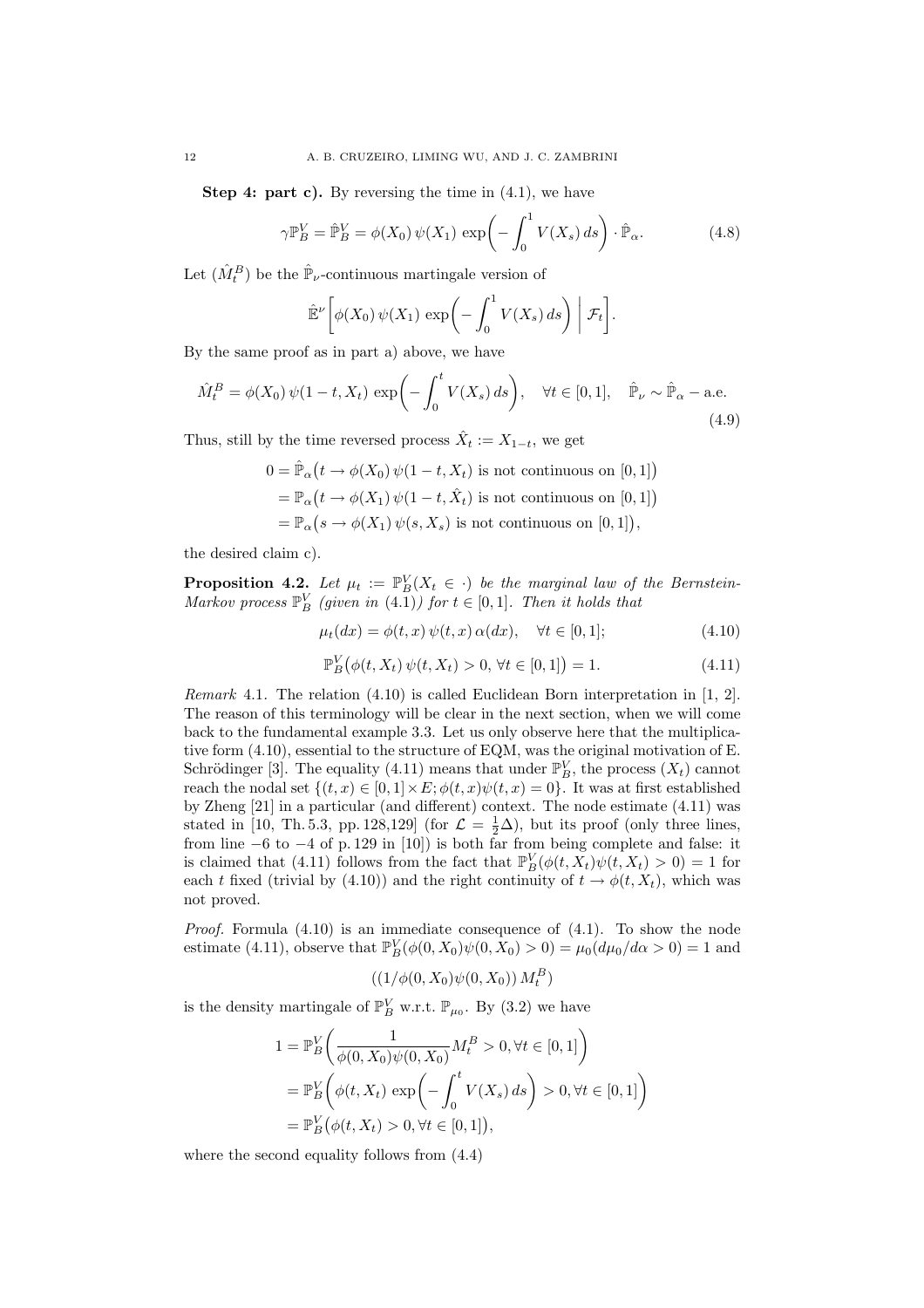Similarly from (4.9) we deduce

$$
\mathbb{P}_B^V(\psi(t, X_t) > 0, \forall t \in [0, 1]) = \hat{\mathbb{P}}_B^V(\psi(1 - t, X_t) > 0, \forall t \in [0, 1])
$$
  
=  $\hat{\mathbb{P}}_B^V(\hat{M}_t^B > 0, \forall t \in [0, 1]) = 1.$ 

Combining these two estimates we get  $(4.11)$ .

5. REGULARITY OF  $\phi(t,x)$  and  $\psi(t,x)$ 

By definition (4.2) it follows formally from Feynman-Kac formula that  $\overline{a}$  $\mathbf{r}$ 

$$
\left(\frac{\partial}{\partial t} + \mathcal{L}\right)\phi(t, x) = V(x)\,\phi(t, x) \n\left(-\frac{\partial}{\partial t} + \hat{\mathcal{L}}\right)\psi(t, x) = V(x)\,\psi(t, x)
$$
\n(5.1)

where  $\mathcal L$  and  $\hat{\mathcal L}$  are respectively the (formal) generators of  $(P_t)$  and  $(\hat{P}_t)$ .

At this point, it is illuminating to come back to the abovementioned **Fundamental example 3.3:** In this case we have  $\mathcal{L} = \hat{\mathcal{L}} = \frac{1}{2}\Delta$ . Using (5.1) we may reinterpret explicitly some of the results found in section 3 (least action principle).

Let us define the two scalar fields

$$
\bar{R}(t, x) = \frac{1}{2} \log(\phi \psi)(t, x),
$$
  

$$
\bar{S}(t, x) = \frac{1}{2} \log \left(\frac{\phi}{\psi}\right)(t, x),
$$

where  $\phi$  and  $\psi$  are the two positive solutions of (5.1) needed for the construction. Since, formally, these equations (5.1) are time reversed of each other, together with their solutions,  $\overline{R}$  is even and  $\overline{S}$  odd under time reversal.

Let us define the differential form

$$
\omega_e = d\bar{R}(t, x).
$$

Using  $(5.1)$  and defining the Hamiltonian H by

$$
H=-\mathcal{L}+V
$$

when  $\phi$  and  $\psi$  are regular enough we have

$$
\omega_e = \frac{1}{2} \left[ \frac{H\phi}{\phi} - \frac{H\psi}{\psi} \right] dt + \frac{1}{2} \left[ \frac{\nabla \phi}{\phi} + \frac{\nabla \psi}{\psi} \right] dx.
$$

After integration on the time interval [0, 1] and interpreting the space differential as a Stratonovich one along the process  $X_t$ , with probability density  $\mu_t(dx)$  $(\phi \psi)(t, x)dx$  (cf. (4.10)) we obtain  $\overline{a}$ 

$$
\int_{\mathbb{R}^d} dx \, [\mu_1(x) \log \mu_1(x) - \mu_0 \log \mu_0(x)]
$$
\n
$$
= \frac{1}{2} \left\{ \mathbb{E}^a \int_0^1 \left[ \frac{1}{2} |D_t^+ X_t|^2 + V(X_t) \right] dt - \mathbb{E}^a \int_0^1 \left[ \frac{1}{2} |D_t^- X_t|^2 + V(X_t) \right] dt \right\}
$$
\n
$$
\equiv A^+(\mathbb{Q}) - A^-(\mathbb{Q})
$$
\n
$$
\equiv K^+(\mathbb{Q}) - K^-(\mathbb{Q}),
$$

where the notations of (3.10a) and (3.10b) have been introduced for the forward and backward kinetic energies, as well as the ones of (3.14) for the associated action functionals. The last relation coincides with (3.11b).

Starting from the scalar field  $\overline{S}$ , which is odd under time reversal, and defining

$$
\omega_0 = d\bar{S}(t, x)
$$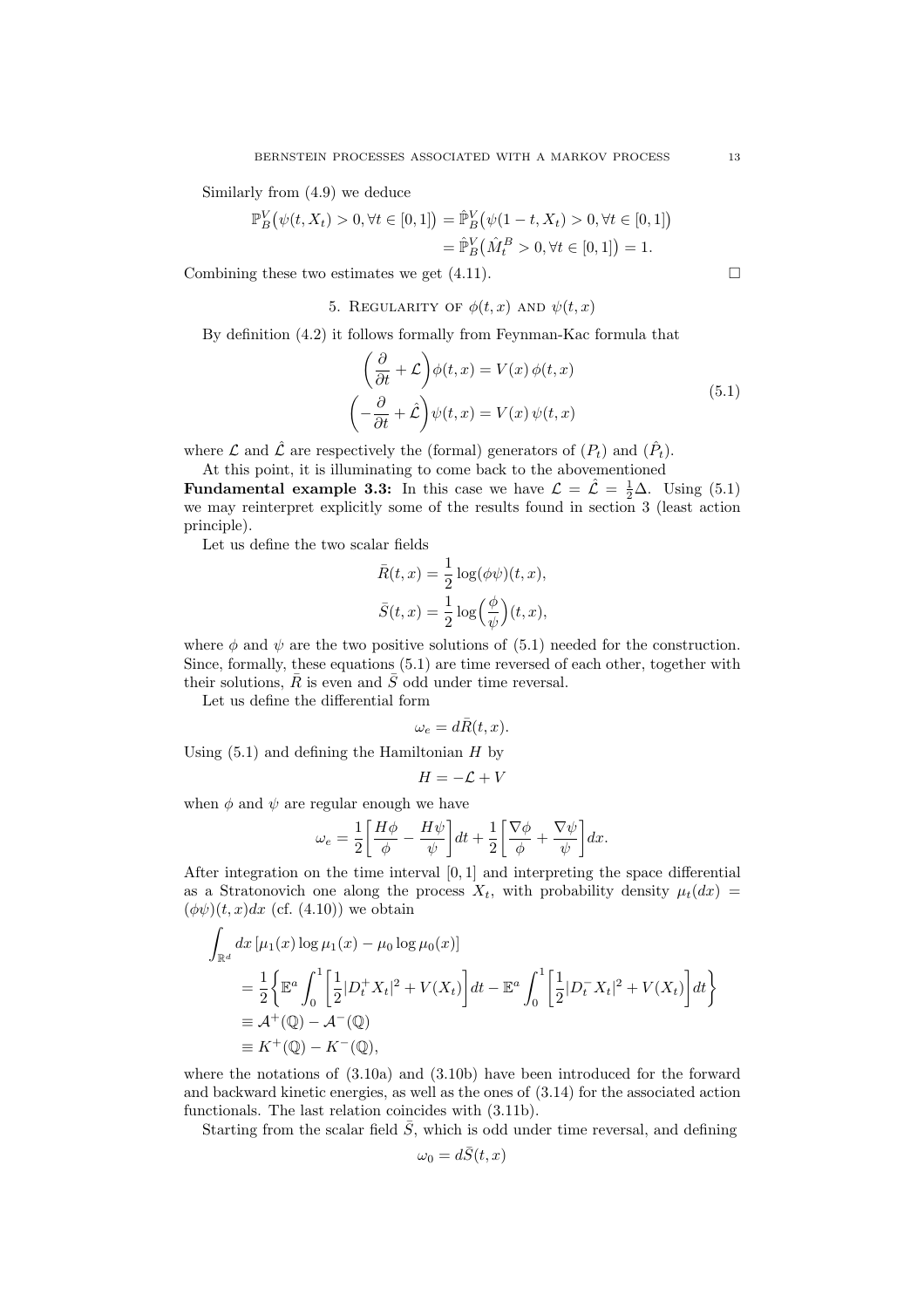we find as well, after a similar computation,

$$
\int_{\mathbb{R}^d} dx \left[ \mu_1(x) \log \frac{\phi}{\psi}(1, x) - \mu_0(x) \log \frac{\phi}{\psi}(0, x) \right]
$$
\n
$$
= \frac{1}{2} \left\{ \mathbb{E}^{\mathbb{Q}} \int_0^1 \left[ \frac{1}{2} |D_t^+ X_t|^2 + V(X_t) \right] dt + \mathbb{E}^{\mathbb{Q}} \int_0^1 \left[ \frac{1}{2} |D_t^- X_t|^2 + V(X_t) \right] dt \right\}. \quad (5.2)
$$
\nIn particular, we obtain in this way, on the transformation of the action, we can find:

In particular, we obtain in this way another interpretation of the action functionals, namely  $\mathfrak{c}^1$ 

$$
\mathbb{E}^{\mathbb{Q}}\int_0^1 d(\bar{S}+\bar{R})(t,X_t)=\mathcal{A}^+(\mathbb{Q})
$$

and

$$
\mathbb{E}^{\mathbb{Q}}\int_0^1 d(\bar{S}-\bar{R})(t,X_t)=\mathcal{A}^{-}(\mathbb{Q}),
$$

the symmetrized action functional (3.15) corresponding simply to

$$
\mathbb{E}^{\mathbb{Q}} \int_0^1 d\overline{S}(t, X_t) = \mathcal{A}(Q).
$$

It is natural to call Lagrangians the integrands of these action functionals. The reason why those actions are fundamental will be shown in the last section.

Also notice that the definitions of the scalar fields  $\overline{R}$  and  $\overline{S}$  provide us with a nontrivial decomposition of the two positive solutions  $\phi$  and  $\psi$  of the equations (5.1) according to their behaviour under time reversal, namely

$$
\phi(t, x) = e^{\bar{R} + \bar{S}}(t, x),
$$
  

$$
\psi(t, x) = e^{\bar{R} - \bar{S}}(t, x).
$$

It is in this sense that  $\mu_t(dx) = (\phi \psi)(t, x) dx = e^{2\overline{R}}(t, x) dx$  is the probabilistic (or "Euclidean") counterpart of Born's interpretation of the quantum wave function solving Schrödinger equation. The pair of equations  $(5.1)$  is the counterpart of Schrödinger's equation and its complex conjugate.

A concise interpretation of (5.1) is accessible through the

**Definition 5.1.** A real measurable function  $u(t, x)$  on  $[0, 1] \times E$  belongs to the α-extended domain  $\mathbb{D}_{\alpha}(A)$  (respectively  $\mathbb{D}_{\alpha}(\hat{\mathcal{A}})$ ) of  $\mathcal{A} := \partial/\partial t + \mathcal{L}$  (respectively  $\hat{\mathcal{A}} := -\partial/\partial t + \hat{\mathcal{L}}$ , if there is a measurable function  $v(t, x)$  on  $[0, 1] \times E$  such that  $\frac{\lambda}{r^1}$  $\int_0^1 |v(t, X_t)| dt < +\infty$ ,  $\mathbb{P}_{\alpha}$  – a.e. and

$$
M_t(u) := u(t, X_t) - u(0, X_0) - \int_0^t v(s, X_s) ds, \quad t \in [0, 1]
$$
  
(resp.  $\hat{M}_t(u) := u(1 - t, X_t) - u(1, X_t) - \int_0^t v(1 - s, X_s) ds)$ )

is a continuous local martingale on [0, 1] w.r.t.  $\mathbb{P}_{\nu}$  (resp.  $\hat{\mathbb{P}}_{\nu}$ ), where  $\nu \sim \alpha$  is a probability measure. In that case,  $Au(t, x) := v(t, x)$  (resp.  $\hat{A}u(t, x) := v(t, x)$ ).

The above definition does not depend on the probability measure  $\nu \sim \alpha$ .

### Proposition 5.2. a) The process

$$
\phi(t, X_t) - \phi(X_0) - \int_0^t V(X_s) \, \phi(X_s) \, ds, \quad t \in [0, 1]
$$

is a  $\mathbb{P}_{\mu_0}$ -local continuous martingale on [0,1]. In particular, if  $\mu_0 \sim \alpha$ , then  $\phi(t, x) \in \mathbb{D}_{\alpha}(A)$  and  $\mathcal{A}\phi(t, x) = V(x)\phi(t, x)$ , i.e., the first formula in (5.1) holds in the sense of Definition 5.1.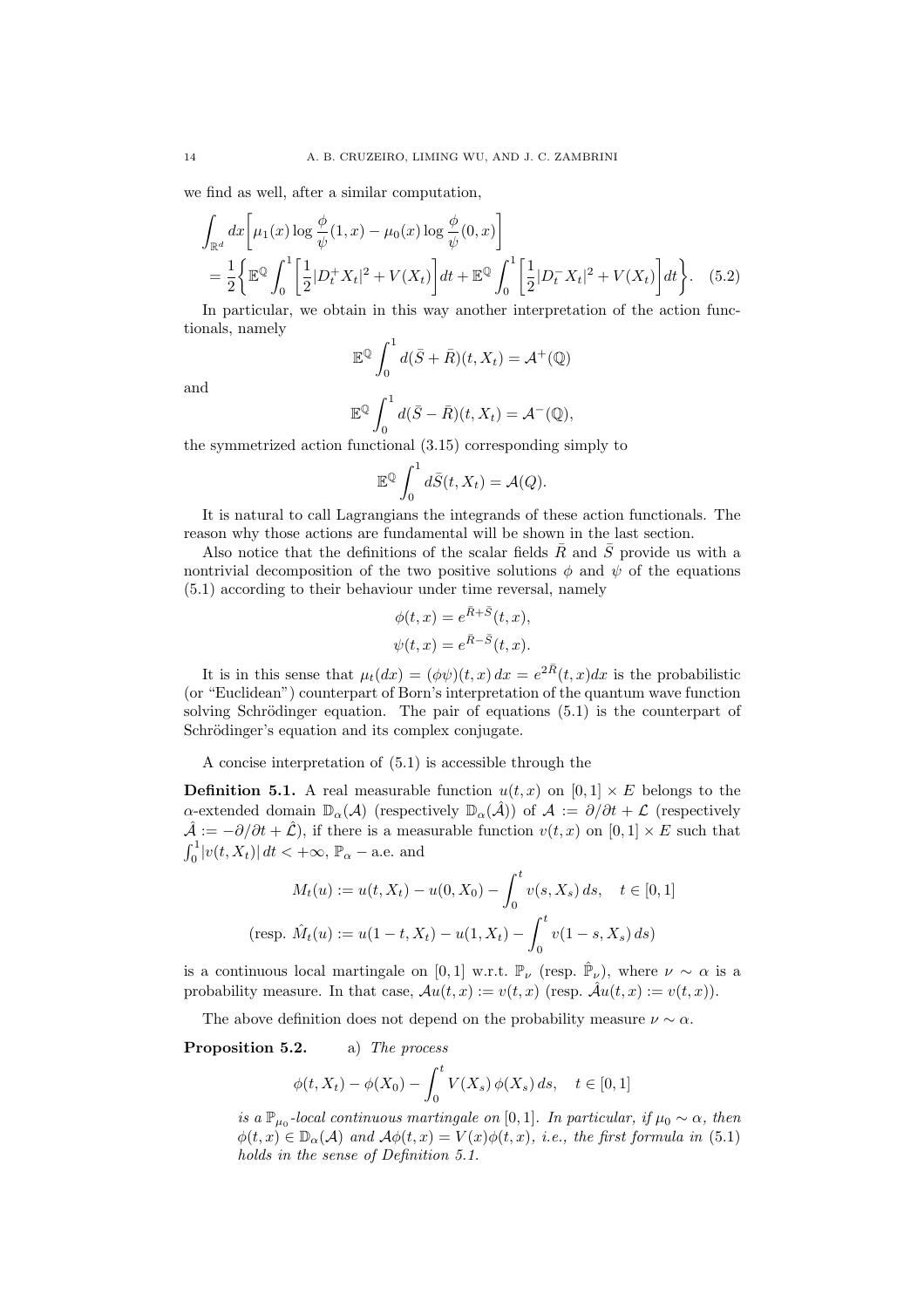## b) The process

$$
\psi(1-t, X_t) - \psi(X_0) - \int_0^t V(X_s) \psi(1-s, X_s) ds, \quad t \in [0, 1]
$$

is a  $\hat{\mathbb{P}}_{\mu_1}$ -local continuous martingale on [0,1]. In particular, if  $\mu_1 \sim \alpha$ , then  $\psi(t,x) \in \mathbb{D}_{\alpha}(\hat{\mathcal{A}})$  and  $\hat{\mathcal{A}}\psi(t,x) = V(x)\psi(t,x)$ , i.e., the second formula in (5.1) holds in the sense of Definition 5.1.

Notice that in a) and b)  $\phi(x)$ ,  $\psi(x)$  are the nonnegative functions used in (4.1).

*Proof.* a) By Lemma 4.1 (4.4),  $\mathbb{P}_{\mu_0}$  – a.s., for all  $t \in [0, 1]$ ,

$$
\phi(t, X_t) = \frac{1}{\psi(X_0)} M_t^B \exp\biggl(\int_0^t V(X_s) \, ds\biggr).
$$

Writing  $e_t = \exp\left(\int_0^t V(X_s) ds\right)$ , we get by Itô's formula,

$$
\phi(t, X_t) - \phi(0, X_0) = \frac{1}{\psi(x_0)} \int_0^t e_s \, dM_s^B + \frac{1}{\psi(X_0)} \int_0^t V(X_s) \, e_s \, M_s^B \, ds.
$$

The first term at the right hand side above is a  $\mathbb{P}_{\mu_0}$ -local continuous martingale, the second term above coincides with

$$
\int_0^t V(X_s) \, \phi(s, X_s) \, ds.
$$

Thus part a) is shown.

Part b) can be derived from (4.9) instead of (4.4), in the same way.  $\Box$ 

Remark 5.1. Since one of the two PDEs (5.1) does not define a well posed Cauchy problem, Proposition 4.2 shows that, in general, the life time of Bernstein processes will be finite [2].

#### 6. The equations of motion

6.1. The velocity. Generalizing (3.9), let us consider the forward mean derivative in the sense of Nelson [17] along the Bernstein process:

$$
D_t^+ f(t, X_t) = \lim_{\epsilon \to 0} \frac{1}{\epsilon} E_t \left[ f(t + \epsilon, X_{t + \epsilon}) - f(t, X_t) \right].
$$

Then, if  $\Gamma(\phi, f)$  denotes  $\nabla \phi \cdot \nabla f$ ,

$$
D_t^+ f = \frac{\partial}{\partial t} f + \mathcal{L} f + \frac{1}{\phi} \Gamma(\phi, f), \quad \text{for } f \in \mathbb{D} \Big( \frac{\partial}{\partial t} + \mathcal{L} \Big).
$$

From now on, we shall assume that we have a tangent space to  $E$  and a positive definite inner product  $\langle , \rangle$  in each tangent space  $T_x(E)$ , turning  $T_x(E)$  into a Hilbert space with o.n. basis  ${e_i(x)}$ . We also assume the existence of a derivative  $\nabla$  so that  $\mathcal{L}f = \delta \nabla f$ , where  $\delta$  denotes the dual of the derivative in  $L^2(E, \alpha)$  with respect to the metric  $\langle,\rangle$ . Then

$$
D_t^+ f = \frac{\partial}{\partial t} f + \mathcal{L} f + \frac{1}{\phi} \langle \nabla \phi, \nabla f \rangle.
$$

When considering the divergence of a vector field  $Z$ , we can split it into two terms: one coming from the contribution of the measure in the integration by parts, another from the metric.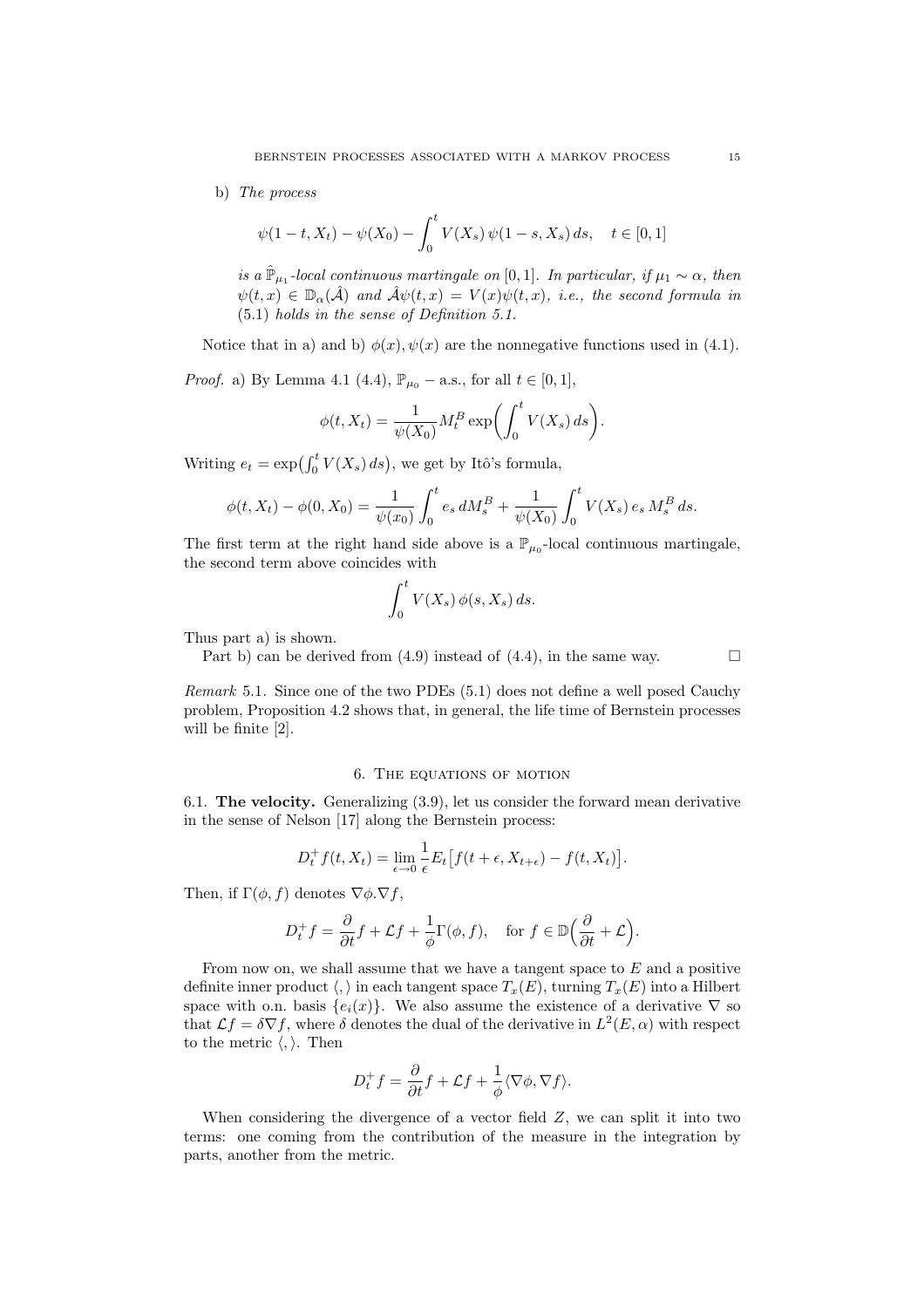Written in the case of a Riemannian manifold with metric  $g$  this means, for  $f$ regular enough:

$$
\int \langle Z, \nabla f \rangle d\alpha = \int g_{ij} \partial_{e_i} f Z^j d\alpha
$$

$$
= - \int f(\partial_{e_i} g_{ij}) Z^j d\alpha - \int f \delta_\alpha Z d\alpha,
$$

where we have denoted by  $\delta_{\alpha}Z$  the remaining terms, not due to the derivation of the metric. For example, if  $d\alpha = \rho dm$ , for m the Riemann measure, we have:

$$
\delta_{\alpha} Z = g_{ij} \partial_{e_i} Z^j + g_{ij} Z^j \partial_{e_i} \log \rho.
$$

We remark that if a metric preserving the connection is known, then  $\partial_{e_k} g_{ij}$ is given by the Christoffel symbols associated with the metric, namely  $\partial_{e_k} g_{ij} =$  $g_{lj}\Gamma_{ki}^l+g_{il}\Gamma_{kj}^l.$ 

**Definition 6.1.** The velocity of a Bernstein process is the vector field  $v$  defined by

$$
\langle v, e_{\rho} \rangle = \delta_{\alpha} e_{\rho} + \langle \nabla \log \phi, e_{\rho} \rangle.
$$

When the derivative of the metric in the tangent space is zero, i.e., when  $\delta_{\alpha}$ coincides with the divergence  $\delta$ , then  $v(X_t) = D_t^+ X_t$  is the forward mean derivative along the process  $X_t$ .

6.2. The second order equations. The equations of motion for the Bernstein processes will be given by the result of the computation of  $D_t^+v$ , where v is the velocity and  $D_t^+$  the mean forward derivative. In this subsection, we shall compute  $D_t^+ v$  in the following cases:

6.2.1:  $E = \mathbb{R}^d$ ,  $d\alpha = \rho dx$ .

6.2.2: E is a finite dimensional manifold with metric g,  $d\alpha = dm$ , the Riemann measure, and  $\mathcal L$  is the Laplace-Beltrami operator.

6.2.3: E is the Wiener space  $E = \mathcal{C}([0; 1]; \mathbb{R}^d)$ ,  $\alpha$  the Wiener measure and  $\mathcal L$  the Ornstein-Uhlenbeck operator.

6.2.1. In this case,  $v^l = \delta e_l + \partial_l \log \phi$ , i.e.,  $v = \nabla \log \rho + \nabla \log \phi$ , and  $\mathcal{L} = \Delta + \nabla \log \phi$  $\nabla$  log  $\rho$ .  $\nabla$ . By (5.1),

$$
\frac{\partial}{\partial t} \log \phi = -\frac{\mathcal{L}\phi}{\phi} + V,
$$

therefore we have:

$$
D_t^+ v^l = -\partial_l \left(\frac{\mathcal{L}\phi}{\phi}\right) + \partial_l V + \mathcal{L}(\partial_l \log \phi) + \nabla \log \phi \cdot \nabla(\partial_l \log \phi) + \mathcal{L}(\partial_l \log \rho) + \nabla \log \phi \cdot \nabla(\partial_l \log \rho).
$$

Now  $(\mathcal{L}\partial_l - \partial_l \mathcal{L})F = -\langle \nabla F, \nabla(\partial_l \log \rho) \rangle$  and

$$
\mathcal{L}\log\phi = \frac{\mathcal{L}\phi}{\phi} - |\nabla\log\phi|^2.
$$

Therefore,

$$
Dv^{l} = \partial_{l}V - \partial_{l}|\nabla \log \phi|^{2} + \nabla \log \phi \cdot \nabla(\partial_{l} \log \phi) + \mathcal{L}(\partial_{l} \log \rho)
$$

and, finally,

$$
D_t^+ v^l = \partial_l V + \mathcal{L}(\partial_l \log \rho).
$$

For example, for the O.U. process,  $D_t^+ v = D_t^+ D_t^+ X_t = \nabla V(X_t) + X_t$ .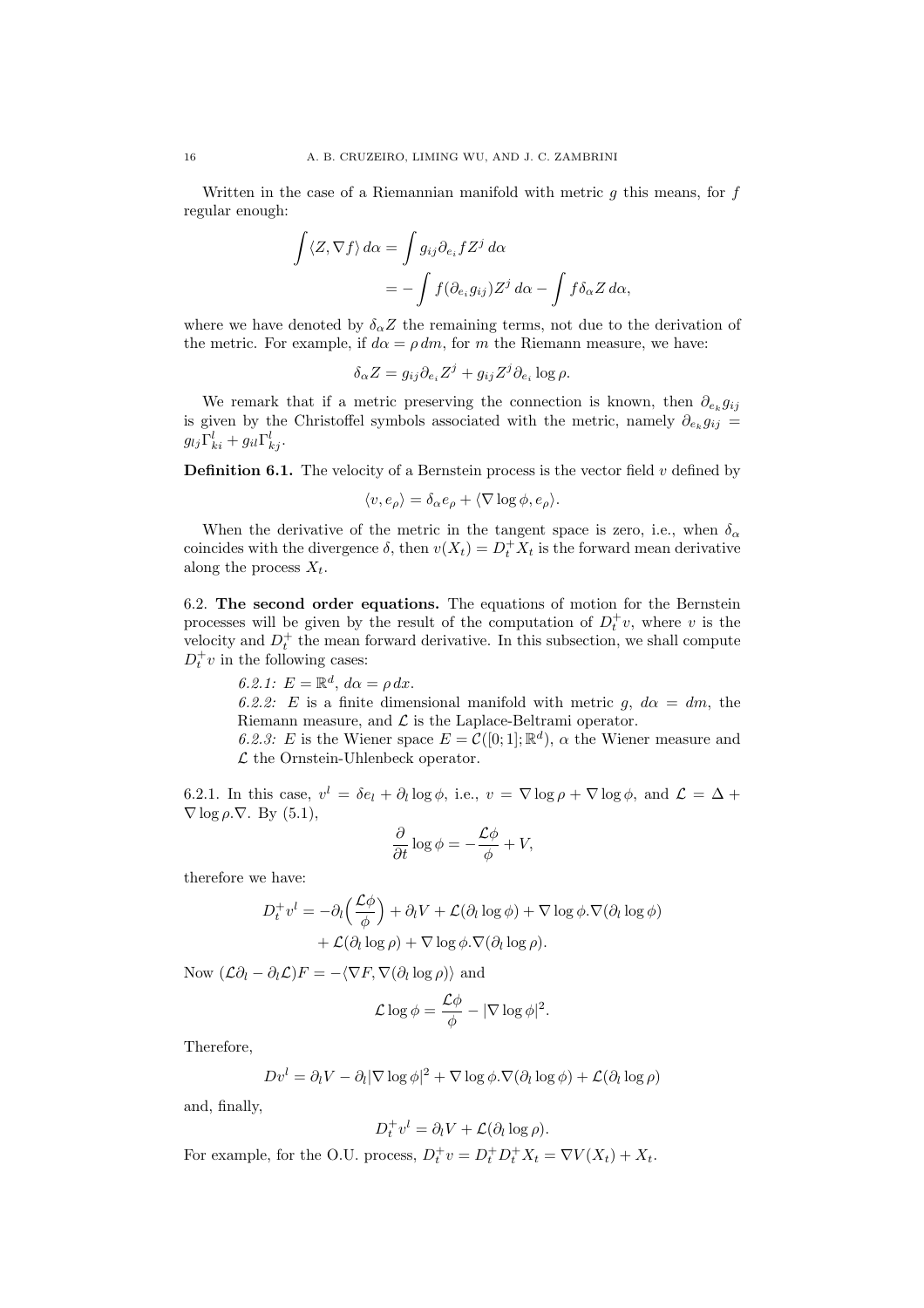6.2.2. In the case of a Riemannian manifold there is, in general, a non trivial contribution from the derivative of the metric and  $\delta_{\alpha} \neq \delta$ . The velocity is  $v =$  $\nabla$  log  $\phi$  and, in order to compute the equations of motion we use Weitzenböck's formula:

$$
\Delta(\nabla \log \phi) = \nabla(\Delta \log \phi) + \text{Ricci}(\nabla \log \phi).
$$

On the other hand,  $\partial/\partial t$  commutes with the derivative and from (5.1) as before one derives:

$$
D_t^+v=\nabla V+\operatorname{Ricci} v
$$

(see also [22]). The additional Ricci term in the right hand side is unpleasant since it does not cancel at the formal limit of smooth trajectories, where only the physical forces should appear. On the other hand, the above definition of the forward mean derivative  $D_t^+$  involves implicitly the choice of a stochastic parallel displacement along the trajectories of the Brownian motion on  $E$ . The choice adopted here is the one originally made by Itô  $[23]$ , namely the Stratonovich interpretation of Levi-Civita classical parallel displacement, associated with the Laplace-Beltrami operator. Other choices are possible. One of them [24] replaces the standard Laplacian by

$$
(\Delta X)^l = \nabla^k \nabla_k X^l + R_k^l X^l
$$

acting on a vector field X. By Weitzenböck's formula,  $-\Delta$  is the De Rham-Kodeira Laplacian on scalar and one-form [17]. Then the forward mean derivative becomes, in the notations of the fundamental example 3.3,

$$
D_t^+ X^l = \frac{\partial X^l}{\partial t} + v_t^k \nabla_k X^l + \frac{\hbar}{2} (\Delta X)^l.
$$

It follows that the equation of motion reduces indeed to

$$
D_t^+v=\nabla V.
$$

As a matter of fact, as we are going to see, this equation is also more appropriated in the perspective of the study of the symmetries of Bernstein measures (cf. section 7).

6.2.3. In the Wiener space case there is no contribution from the metric and the velocity is given by

$$
v(x) = -x + \nabla \log \phi(x),
$$

where  $\nabla$  is taken as the gradient in the sense of Malliavin calculus [25].

Let us compute the equations of motion for the Ornstein-Uhlenbeck process  $(\nabla \log \phi = 0)$ . We consider a "continuous basis" on the tangent space (i.e., on the Cameron-Martin space H) defined by the vectors  $e_{\tau,l}(\xi) = \mathbf{1}_{\tau \leq \xi} e_l$ , where  $e_l$  are the elements of the canonical basis in  $\mathbb{R}^d$ . These vectors constitute a basis of the tangent space in the sense that a vector field  $Z : E \to H$  may be written as

$$
Z(\xi) = \sum_{l} \int_0^1 \frac{d}{d\tau} Z_{\tau,l} e_{\tau,l}(\xi) d\tau.
$$

The velocity is

$$
v^{l}(x)(\tau) = -x^{l}(\tau) + (\nabla \log \phi(x))^{l}(\tau).
$$

We want to compute  $\delta \nabla (\delta \tilde{e}_{\tau,l})$ , where  $\tilde{e}_{\tau,l} = (\xi \wedge \tau) e_l$  (i.e.,  $\tilde{e}_{\tau,l}$  is the "primitive" of  $e_{\tau l}$ ).

For every smooth functional  $f : E \to \mathbb{R}$ , we have, by definition of the divergence δ: ¡ ¢ ¡ ¢ ¡ ¢

$$
E(\delta \nabla (\delta \tilde{e}_{\tau,l})f) = E(\delta \tilde{e}_{\tau,l}.\delta \nabla f) = E(D_{\tilde{e}_{\tau,l}}(\delta \nabla f)).
$$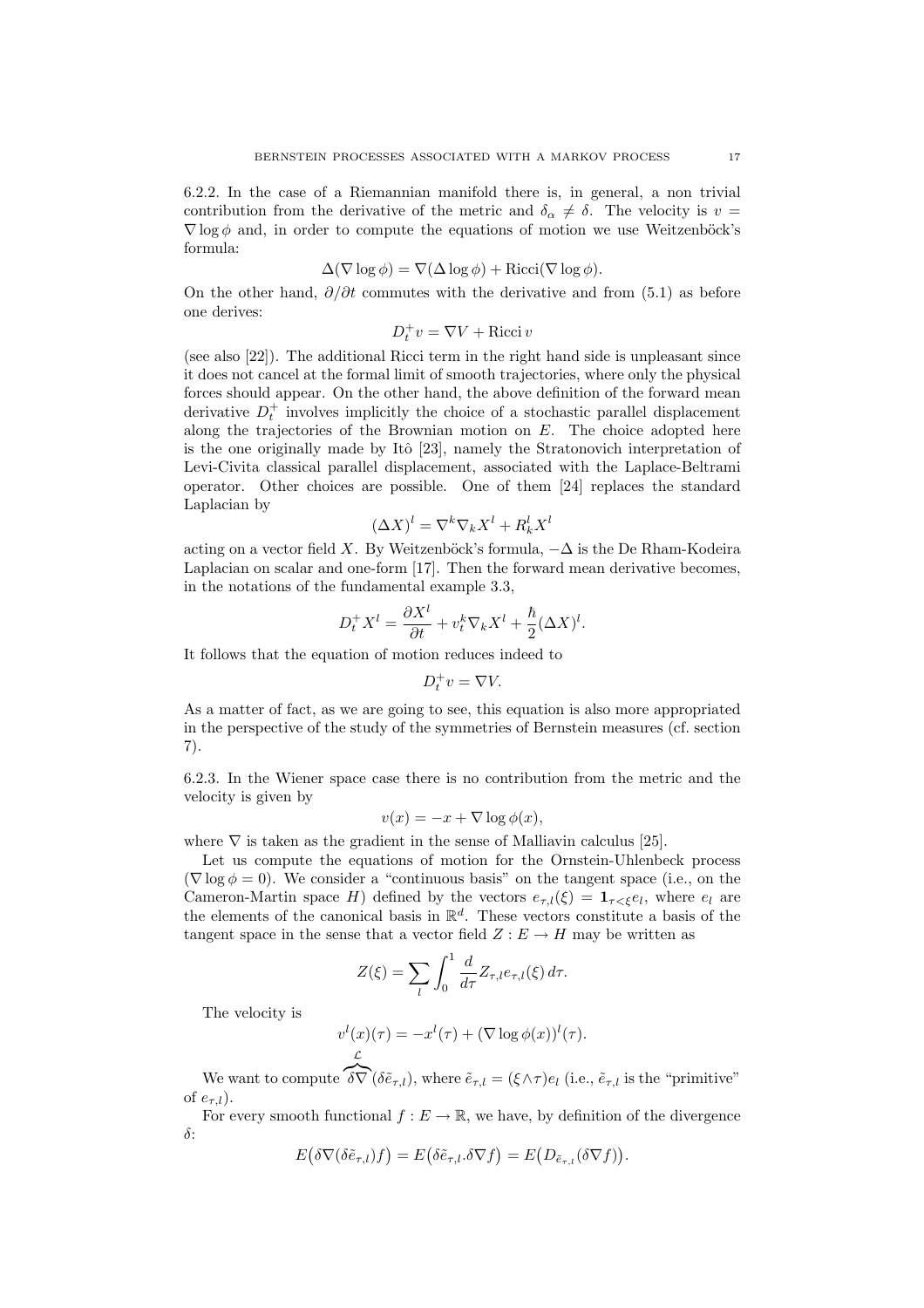The commutator between the derivative and the divergence [25] is given by

$$
D_h(\delta \nabla f) = \delta D_h \nabla f + D_h f.
$$

Therefore

$$
E(\delta \nabla(\delta \tilde{e}_{\tau,l})f) = E(\nabla f(\tau) | e_l)_{\mathbb{R}^n}
$$
  
=  $E \langle \nabla f, \tilde{e}_{\tau,l} \rangle_H$   
=  $E(f \delta(\tilde{e}_{\tau,l})) = E(f x^l(\tau)).$ 

Since  $f$  is arbitrary, we deduce the following a.e. equation of motion for the Ornstein-Uhlenbeck process  $X_t$ :

$$
D_t^+ v^{\tau,l}(X_t) = D_t^+ D_t^+ X_t^{\tau,l} = X_t^{\tau,l}, \quad \alpha - \text{a.e.}
$$

For the general Bernstein process, we have to consider the supplementary terms

$$
\left(\frac{\partial}{\partial t} + \mathcal{L} + \nabla \log \phi . \nabla \right) \left( (\nabla \log \phi(x))^l(\tau) \right) - (\mathcal{L} + \nabla \log \phi . \nabla)(x^l(\tau)).
$$

The computation is analogous to the one in 6.2.1. In this case the following commutation formula holds [25]:

$$
(\mathcal{L}\nabla - \nabla \mathcal{L})F = -\nabla F;
$$

therefore

$$
\mathcal{L}(\nabla \log \phi(x)^l(\tau)) - (\nabla \mathcal{L} \log \phi(x))^l(\tau) = -(\nabla \log \phi(x))^l(\tau).
$$

One finally obtains

$$
D_t^+ v^{\tau, l}(x) = D_t^+ D_t^+ x^l(\tau)
$$
  
=  $x^l(\tau) + (\nabla V(x))^l(\tau)$ 

i.e.,

$$
D_t^+ v = D_t^+ D_t^+ x = x + \nabla V(x), \qquad \alpha \text{ a.e.}
$$

It is easy to check that the time reversed version of all the equations of motion mentioned above hold as well. They involve the backward mean derivative  $D_t^$ defined in the fundamental example 3.3 instead of  $D_t^+$ . Indeed, if, as in Definition 3.1,  $\hat{X}_t = X_{1-t}$ , then  $D_t^+ \hat{X}_t = -DX_{1-t}$ . For example, the time reversal of the last equation of motion is simply

$$
D_t^- D_t^- x = x + \nabla V(x), \qquad \alpha \text{ a.e.}.
$$

#### 7. Symmetries of Bernstein processes and some open problems

As observed in sections 2 and 3, it is not the concept of entropy which is really essential for the relation between Bernstein processes and quantum mechanics but the two underlying concepts of action functionals (see the fundamental example 3.3). Besides their fundamental relation with Feynman's path integral approach, these actions carry, indeed, the crucial information on the symmetries of Bernstein measures.

Let us illustrate this point in the context of  $6.2.2$ , namely when E is a Riemannian manifold with metric tensor  $g_{ij}$ . Let us consider the forward action functional  $\mathcal{A}^+$ for the fundamental example 3.3:

$$
\mathcal{A}^+(\mathbb{Q}) = K^+(\mathbb{Q}) + \mathbb{E}^{\mathbb{Q}} \int_0^1 V(X_s) \, ds.
$$

More explicitly, using  $(3.10a)$  and replacing the interval  $[0, 1]$  of integration by  $[t, t_1]$ ,

$$
\mathcal{A}^+ = E \int_t^{t_1} \left( \frac{1}{2} |D_s^+ X_s|^2 + V(X_s) \right) ds, \tag{7.1}
$$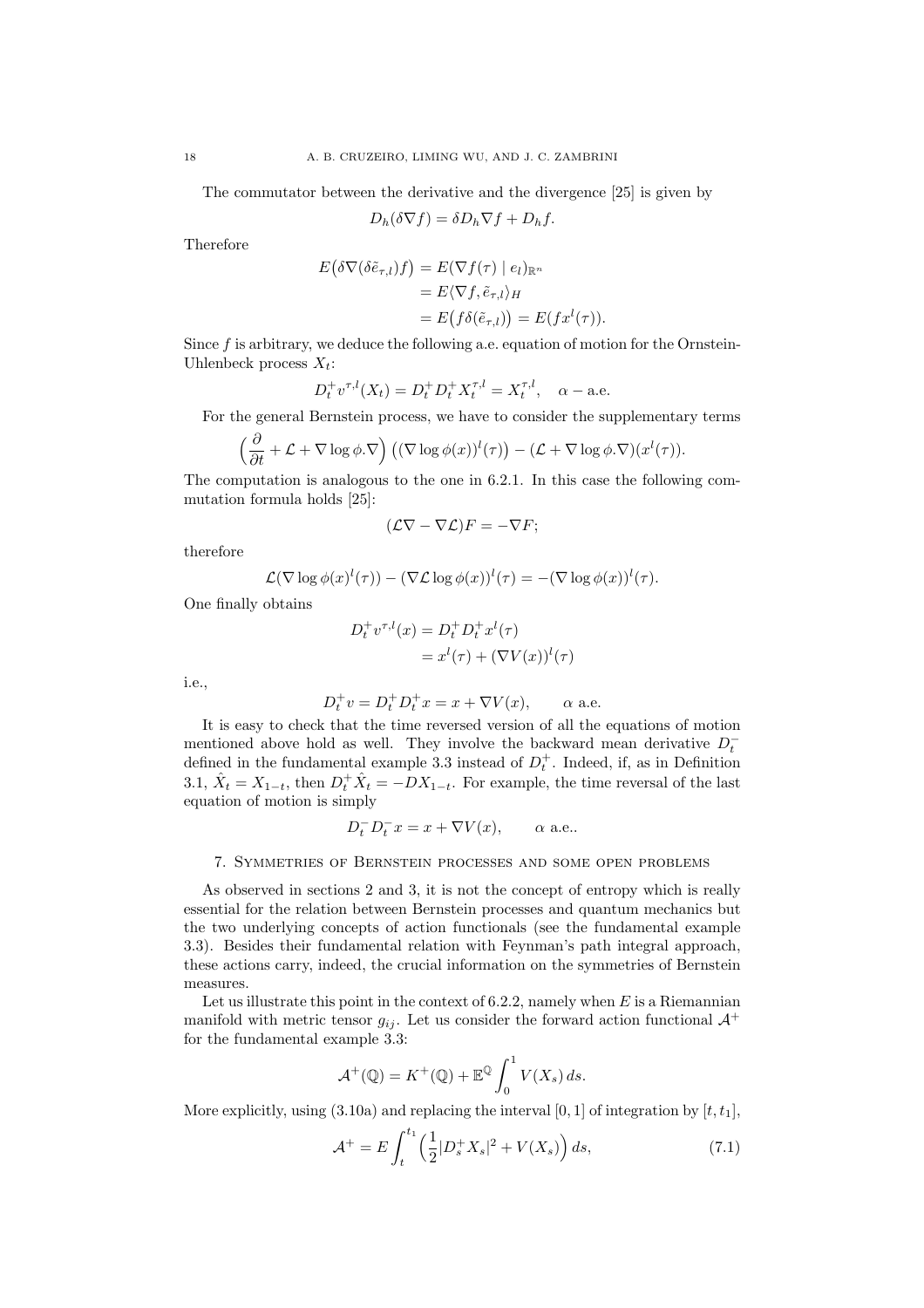where  $X_s$  is such that  $\mathbb{P}_x(X_t = x) = 1$ . This allows us to regard as well our functional (7.1) as a scalar function  $S(x,t)$  on  $E \times \mathbb{R}$ . Then another variational principle inspired by stochastic control theory [26] shows that the drift of the unique minimal point of this action functional (in a large class of non-necessarily Markovian processes with diffusion coefficient fixed by the metric of E:  $\mathbb{E}(dX_s^i dX_s^j \mid \mathcal{F}_s^0)$  =  $\hbar g^{ij}$ ds; it is more illuminating here to reintroduce the Planck constant  $\hbar \neq 1$ ) satisfies

$$
D_t^+ X_t^i = -\nabla^i S(X_t, t). \tag{7.2}
$$

As a matter of fact, we already know the explicit form of the function  $S$  in this case; it follows from our computations in the fundamental example 3.3 that

$$
S = -(\bar{S} + \bar{R})
$$
  
=  $-\hbar \log \phi(q, t)$ , (7.3)

where, by  $(5.1)$ ,  $\phi$  is a positive solution of the heat equation

$$
\hbar \frac{\partial \phi}{\partial t} + \frac{\hbar^2}{2} \nabla^j \nabla_j \phi - V(q, t) \phi = 0, \tag{7.4}
$$

since the Laplace-Beltrami operator is the generator of  $(P_t)_{t\geq0}$  in this situation. It follows immediately from  $(7.3)$  that S solves a non-linear uniformly parabolic partial differential equation known as the Hamilton-Jacobi-Bellman equation [26]:

$$
-\frac{\partial S}{\partial t} + \frac{1}{2}|\nabla S|^2 - \frac{\hbar}{2}\nabla^i\nabla_i S - V = 0, \qquad (q, t) \in M \times \mathbb{R}.
$$
 (7.5)

This equation was the original motivation for the development, by Crandall and Lions, of their method of "viscosity solutions" [27]. After reintroduction of the constant  $\hbar$ , notice that it follows from (7.2) and (7.3) that the velocity v defined in 6.2.2 is

$$
v = -\nabla S. \tag{7.6}
$$

Let us define as well the energy by

$$
E = -\frac{\partial S}{\partial t}
$$
  
=  $-\frac{1}{2}v^iv_i - \frac{\hbar}{2}\nabla^iv_i + V,$  (7.7)

where the second expression results from the Hamilton-Jacobi-Bellman equation and from (7.6).

**Proposition 7.1.** For the fundamental example 3.3, the  $\alpha$  – a.e. equations of motion of the Bernstein process are

$$
D_t^+ v^i = \nabla^i V
$$
  
\n
$$
D_t^+ E = \frac{\partial V}{\partial t}.
$$
\n(7.8)

*Proof.* Indeed, we already know the first equation from 6.2.2, with  $D_t^+$  the forward mean derivative on vector field. On scalar fields such as the energy  $E$ , the De Rahm-Kodeira Laplacian of  $D_t^+$  reduces to the Laplace-Beltrami operator. Taking  $\frac{\partial}{\partial t}$  of the second expression of (7.7) and using the integrability condition  $\frac{\partial}{\partial t}v_i = \nabla_i E$ . we verify the second equation of  $(7.8)$ .

Let us consider the local group of transformations of the equation (7.4) generated by

$$
N = X^{i}(q,t)\nabla_{i} + T(t)\frac{\partial}{\partial t} + \frac{1}{\hbar}\varphi(q,t),
$$
\n(7.9)

where the vector field X and scalar fields T and  $\varphi$  are real and analytic. Conditions on X, T and  $\varphi$  insuring that N generates a symmetry group of equation (7.4), i.e.,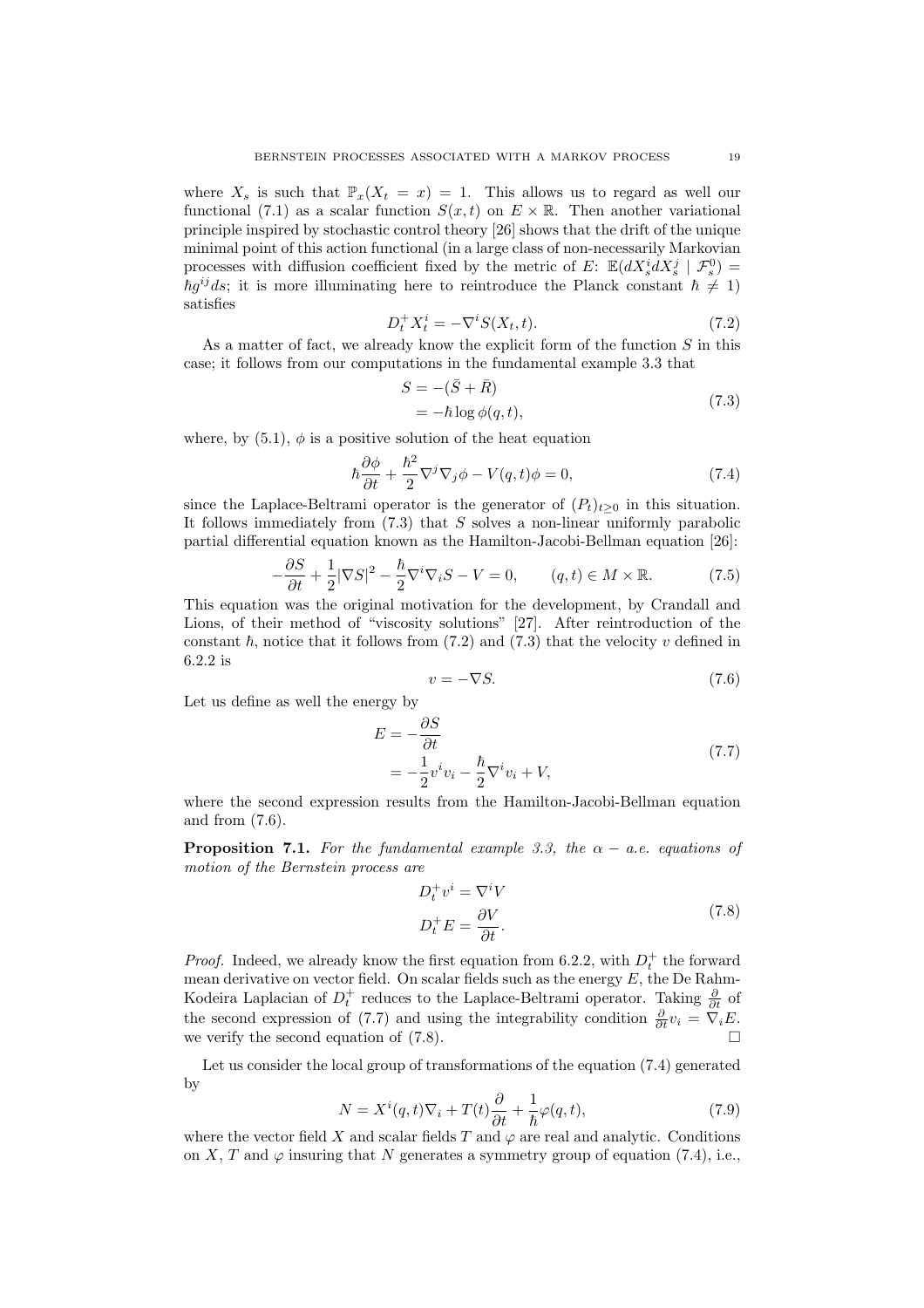transforming solutions of (7.4) to other solutions, are know as the defining equations of this group [29]. When they are satisfied, one shows the following

**Theorem 7.2.** [30, 31] Suppose that the action functional  $(7.1)$  is invariant under the abovementioned Lie groups of transformations, i.e.,  $\forall [t_0, t_1]$  in the time interval of existence of the Bernstein process,

$$
E_{t_0} \int_{t_0}^{t_1} \left(\frac{1}{2} |D_s^+ X_s|^2 + V(X_s)\right) ds
$$
  
=  $E_{\tau_1} \int_{\tau_0}^{\tau_1} \left(\frac{1}{2} |D_\tau^+ Q_\tau|^2 + V(Q_\tau)\right) d\tau - \alpha E_{t_1} \int_{t_0}^{t_1} D_s^+ \varphi(X_s, s) ds + o(\alpha).$  (7.10)

In (7.10),  $Q_{\tau}$  denotes the one-parameter family of diffusions resulting from the change of space-time variables associated with (7.9), i.e.,

$$
Q = q + \alpha X(q, s) + o(\alpha), \qquad \tau = s + T(s) + o(\alpha),
$$

for X, T and  $\varphi$  solving the determining equations of the symmetry group of equation  $(7.4).$ 

Then, along the Bernstein diffusion  $X_s$ 

$$
D_s^+(v_iX^i + ET - \varphi)(X_s, s) \equiv D_s^+M_s(X_s) = 0, \quad a.s., \tag{7.11}
$$

*i.e.*,  $M_s$  is a  $\mathbb{P}_{\mu_{t_0}}$  continuous local martingale over  $\mathcal{F}_s^{t_0}$ .

Let us now specialize this result to the simplest (flat) realization of the fundamental example, namely  $E = \mathbb{R}$ ,  $d\alpha = dq$ ,  $V = 0$ , i.e. (7.4) of the form  $\hbar \partial \phi / \partial t + (\hbar^2 / 2) \Delta \phi = 0.$ 

Here is the list of the martingales  $M_t^i$ ,  $i = 1, \ldots, 6$ , associated by Noether's Theorem with the symmetry group of the one-dimensional free heat equation [30]:

$$
M_t^1 = 1, \t M_t^2 = E(X_t, t), \t M_t^3 = v(X_t, t),
$$
  
\n
$$
M_t^4 = v(X_t, t).t - X_t, \t M_t^5 = v(X_t, t).X_t + E(X_t, t).2t
$$
  
\n
$$
M_t^6 = v(X_t, t).X_t.t + E(X_t, t)t^2 - \frac{1}{2}(X_t^2 - \hbar t),
$$
\n(7.12)

where the velocity and energy are given respectively by

$$
v(q,t) = \hbar \frac{\nabla \phi}{\phi}(q,t)
$$
\n(7.13)

and

$$
E(q,t) = -\left(\frac{1}{2}v^2 + \frac{\hbar}{2}\nabla v\right)(q,t).
$$
 (7.14)

Consider the corresponding situation in quantum mechanics, i.e., for the free Schrödinger's equation  $i\hbar \partial \psi/\partial t + (\hbar^2/2)\Delta \psi = 0$  in  $L^2(\mathbb{R})$ , instead of the abovementioned free heat equation. Then the construction of Bernstein processes, relying heavily on the positivity of the integral kernel of the Brownian Motion transition semigroup, falls down [32]. Consider, however, the solution of the (Heisenberg's) free quantum equation of motion. In this case, since the operator equations of motion are linear, the free Hamiltonian  $H = -(\hbar^2/2)\Delta$  generates the classical automorphism [33] and therefore

$$
\begin{pmatrix} Q(t) \\ P(t) \end{pmatrix} = \begin{pmatrix} 1 & t \\ 0 & 1 \end{pmatrix} \begin{pmatrix} Q \\ P \end{pmatrix}, \tag{7.15}
$$

where  $Q : \psi(q) \to q\psi(q)$  and  $P : \psi(q) \to -i\frac{\partial}{\partial q}\psi(q)$  denote respectively the Cartesian position and momentum observables, self-adjoints on  $\mathcal{D}(H) \subset L^2(\mathbb{R}, dq)$ . (Let us recall that if  $\psi_t$  denotes the solution  $U_t\psi_0$  of Schrödinger's equation in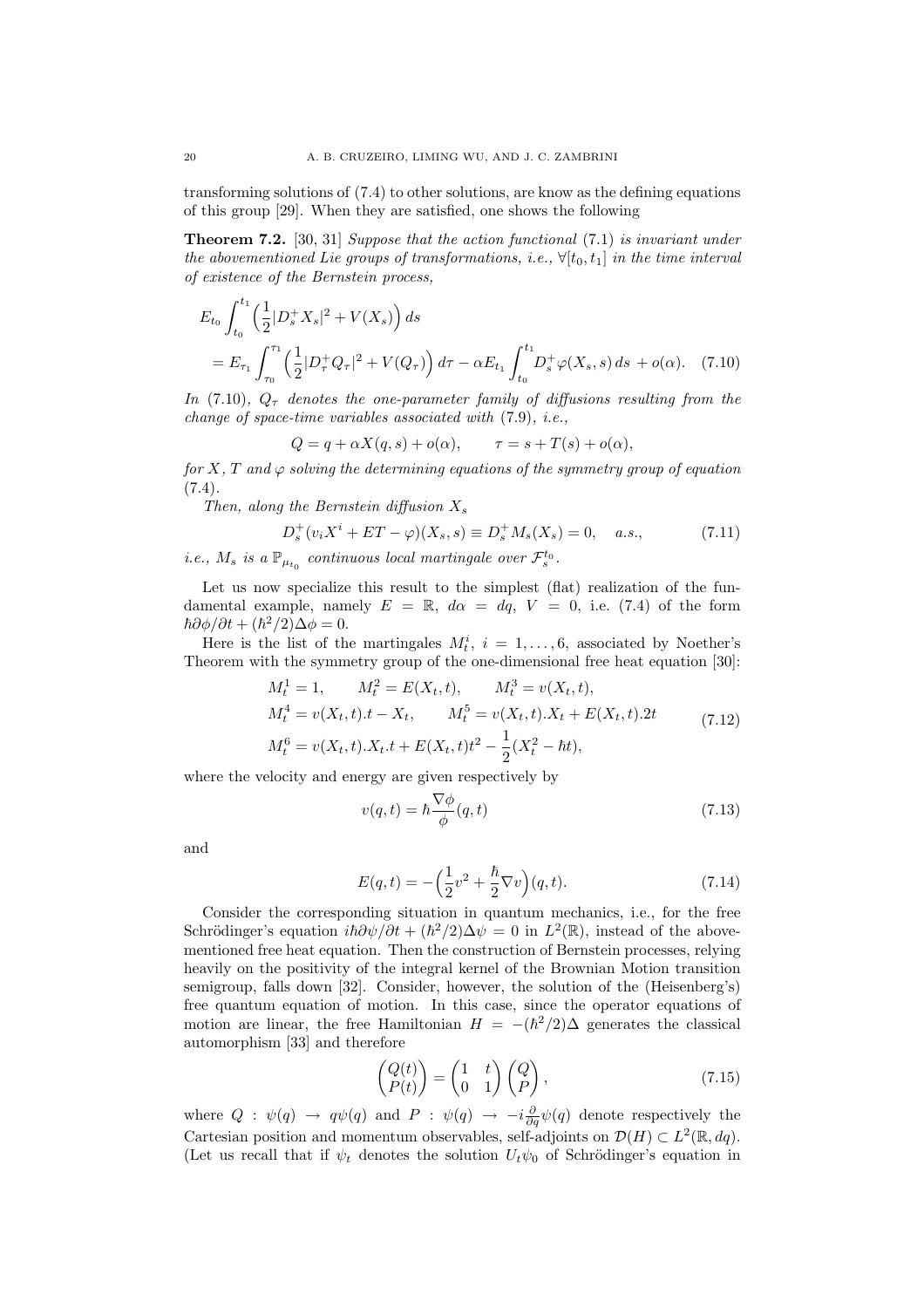terms of the one-parameter unitary group of evolution  $U_t = \exp((-i/\hbar)Ht)$  then  $Q(t) = U_t^{-1} Q U_t$  and  $P(t) = U_t^{-1} P U_t$ .

We claim that the probabilistic counterpart of the solution (7.15) in Euclidean Quantum Mechanics is simply

$$
\begin{pmatrix} X_t \\ D_t^+ X_t \end{pmatrix} = \begin{pmatrix} 1 & t \\ 0 & 1 \end{pmatrix} \begin{pmatrix} M_t^4 \\ M_t^3 \end{pmatrix},
$$
\n(7.16)

where  $M_t^3$  and  $M_t^4$  are two of the martingales of (7.12) associated by Noether's Theorem with this free evolution. Here we have

$$
D_t^+ = \frac{\partial}{\partial t} + v \frac{\partial}{\partial q} + \frac{\hbar}{2} \frac{\partial^2}{\partial q^2}
$$
 (7.17)

for v as in (7.13). Since  $M_t^3$  is a martingale, it is clear that  $D_t^+ D_t^+ X_t \equiv D_t^+ v = 0$ . Since the energy E is another one  $(M_t^2$  according to  $(7.12)$ ),  $D_t^+E(X_t,t) = 0$ so that the equations of motion (7.8) for  $V = 0$  are satisfied. Also notice that the two martingales involved in (7.16) play the role of initial conditions of (7.15) (read classically or quantically) and that the concept of solution involved here is interestingly distinct from the usual one of a SDE.

The fact that, for classical dynamical systems (i.e., in EQM perspective, the singular limit  $\hbar = 0$ , the free equation of motion and its solution contain the complete geometric essence of the idea of integrability [34] suggests the following

Conjecture. For any system governed by a.e. equations of motion of the form (7.8) with a special class of scalar potentials  $V$ , one can define a concept of stochastic integrability so that, using the martingales predicted by Noether's Theorem, we have existence and uniqueness of their solution, on the model of (7.16).

Such a result would involve various extensions of basic concepts of the theory of smooth (classical) dynamical systems, very natural from the point of view of the quantization. Indeed, as mentioned in the introduction, the whole point of Euclidean quantum mechanics is to shed a new light on the relations between regular quantum physics and probability theory. In particular, it has been shown [32], in the context of what we call here the fundamental example 3.3, that our stochastic approach to symmetries of Bernstein measures translates into a quantum result richer than those known via Hilbert space methods (to prove this result within the full generality of the present paper is another open problem).

In other words, the point of EQM is to show that, instead of being an artificial way to approach quantum physics, the theory of probability and stochastic analysis may help us to have a deeper understanding of quantum reality.

#### **REFERENCES**

- 1. J. C. Zambrini, J. Math. Phys. 27(9) (1986), 2307.
- 2. S. Albeverio, K. Yasue, and J. C. Zambrini, Ann. Inst. H. Poincaré (Phys. Théor.) 49(3) (1989), 259.
- 3. E. Schrödinger, Ann. Inst. H. Poincaré 2 (1932), 269.
- 4. H. Föllmer, "Random fields and diffusion processes", in École d'Eté de St. Flour XV-XVII (1985-87), edited by P. L. Hennequin, Springer Lecture Notes in Mathematics 1362 (Berlin: Springer-Verlag, 1988).
- 5. L. M. Wu, Journal of Funct. Anal. 123 (1994), 1.
- 6. D. Ruelle, Statistical Mechanics: rigorous results (Benjamin, 1969).
- 7. B. Jamison , Z. Wahrschernlichkeit V. Gebiete 30 (1974), 65.
- 8. A. B. Cruzeiro and J. C. Zambrini, J. of Funct. Anal. 96(1) (1991), 62.
- 9. I. Csiszär, Ann. Probability 3(1) (1975), 146.
- 10. M. Nagasawa, Schrödinger Equation and Diffusion Theory, Monograph in Math. 86 (Birkhäuser, 1993).
- 11. M. Brunaud, Stoch. Proc. and Applic. 44 (1993), 329.
- 12. P. Cattiaux and Ch. Léonard, Ann. Inst. H. Poincaré  $30(1)$  (1994), 83.